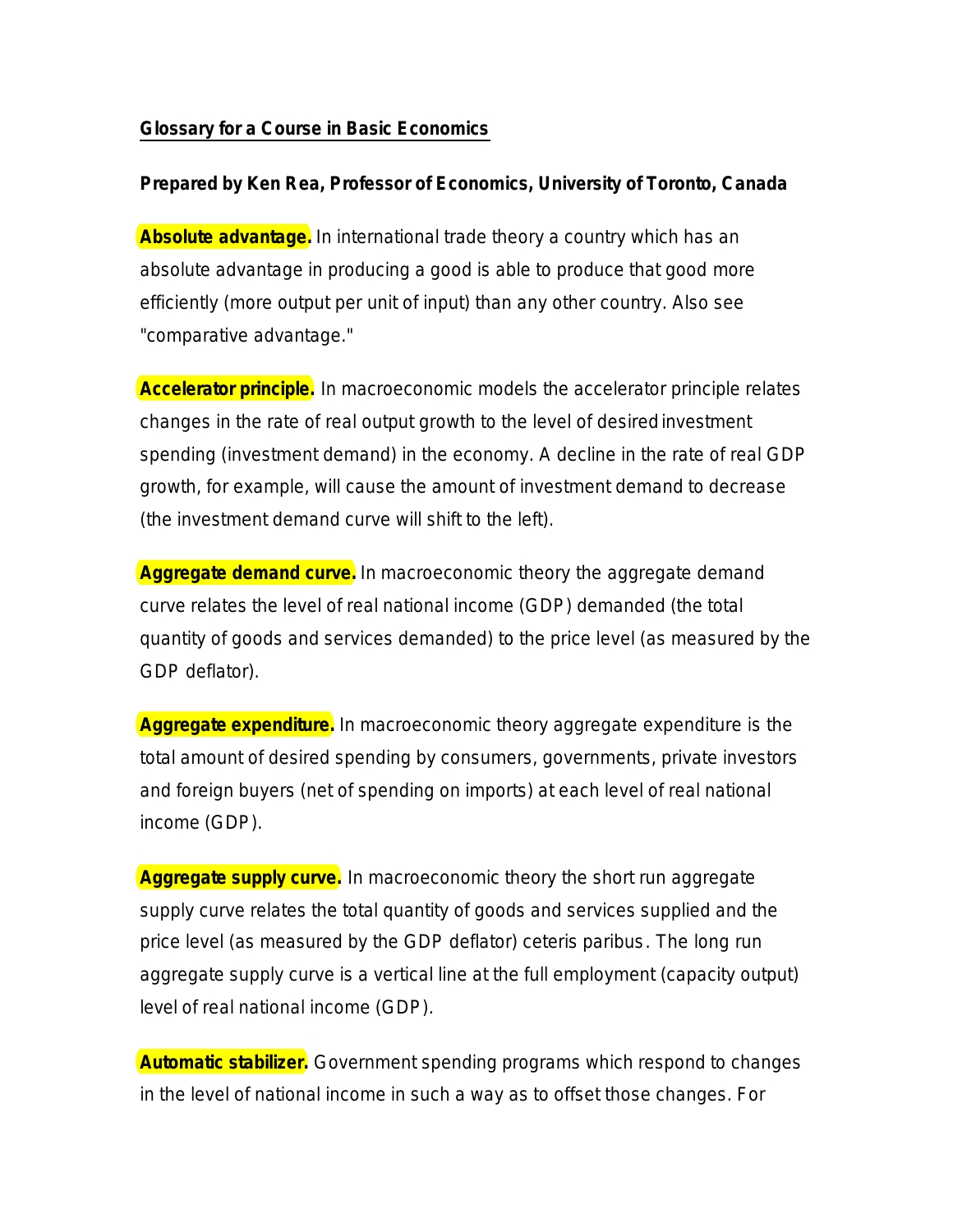example, unemployment insurance benefits typically rise when the economy enters a recession, and decline when prosperity returns.

**Average fixed costs.** In the theory of the firm fixed costs are costs of production which are constant whatever the level of output. Average fixed costs are total fixed costs divided by the number of units of output, that is, fixed cost per unit of output.

**Average revenue product.** In the theory of factor pricing, average revenue product is total revenue divided by the number of units of the factor employed.

**Average variable costs.** In the theory of the firm, total variable cost divided by the number of units of output.

**Axes.** The fixed lines on a graph which carry the scales against which the coordinates are plotted.

**Balance of payments accounts.** A record of all transactions involving a country's exports and imports of goods and services, borrowing and lending.

**Balance of trade.** A record of a country's exports and imports of goods and services.

**Base year.** In calculating price indexes, values in the current year are compared to values in some arbitrarily chosen earlier or base year.

**Bentham, Jeremy** (1748-1832)**.** Founder of the school of utilitarian philosophy, Bentham accepted much of Adam Smith's work on economics but believed Smith wrong in assuming that there was a necessary identity of private and social interests. Bentham spent much of his life designing social institutions which he thought would bring all such interests into harmony with one another. He developed the concepts of utility, pain and pleasure into what he called a "felicific calculus" by which it was possible to establish, for example, that the evil of a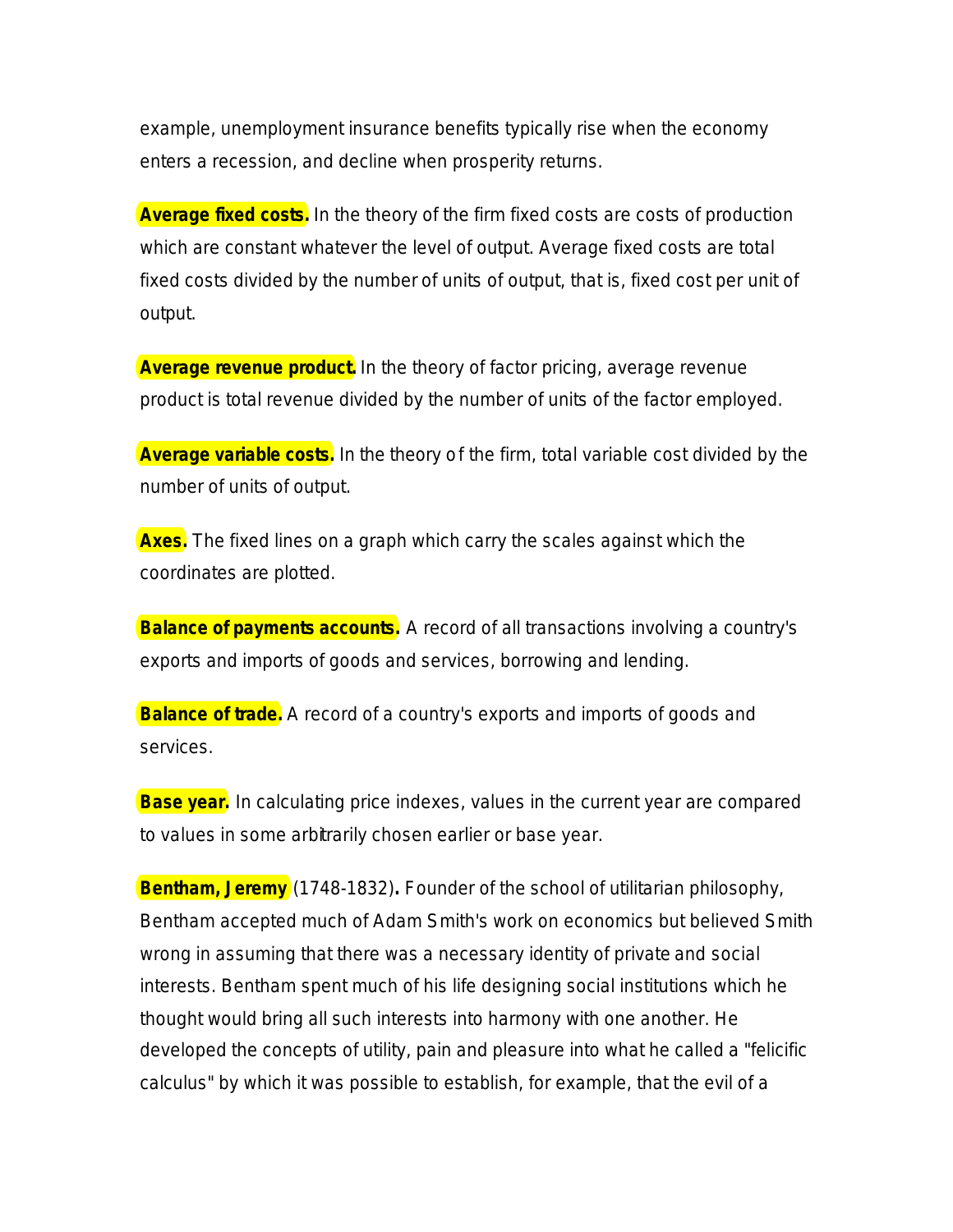crime is proportionate to the number of people harmed by it and that the punishment should be based not on motive, but the amount of social pain, or disutility, caused by the offense. His life was remarkable not only for his intellectual achievements in the fields of law, economics and social reform, but for his eccentricity which carried over even into death. In return for leaving his considerable estate to the University of London, Bentham induced the University to keep his embalmed remains on hand to attend meetings when utilitarian philosophy would be discussed.

**Board of directors.** Individuals chosen by shareholders in a corporation to administer the affairs of the business.

**Boulding, Kenneth Ewart** (1910-). An American economist whose work covers both mainstream and radical forms of economic theory. Boulding was born in Liverpool, England in 1910. He taught at the University of Michigan from 1949 to 1967,and subsequently at the University of Colorado, retiring in 1980. His publications reflect the broad range of his academic interests and contain frequent criticisms of orthodox economics. Boulding has advocated the integration of economic with biological concepts and he has urged that economic policy should be evaluated on the basis of a larger normative theory of evaluative judgement rather than on economic criteria alone.

**Capital.** Usually used in the "real" sense in economics to refer to machinery and equipment, structures and inventories, that is, produced goods for use in further production. Distinguished from "financial capital", meaning funds which are available to finance the production or acquisition of real capital.

**Capital account.** That part of the balance of payments accounts which records a country's lending and borrowing transactions.

**Capital consumption allowance.** In national income accounting the capital consumption allowance records the amount by which the capital stock has been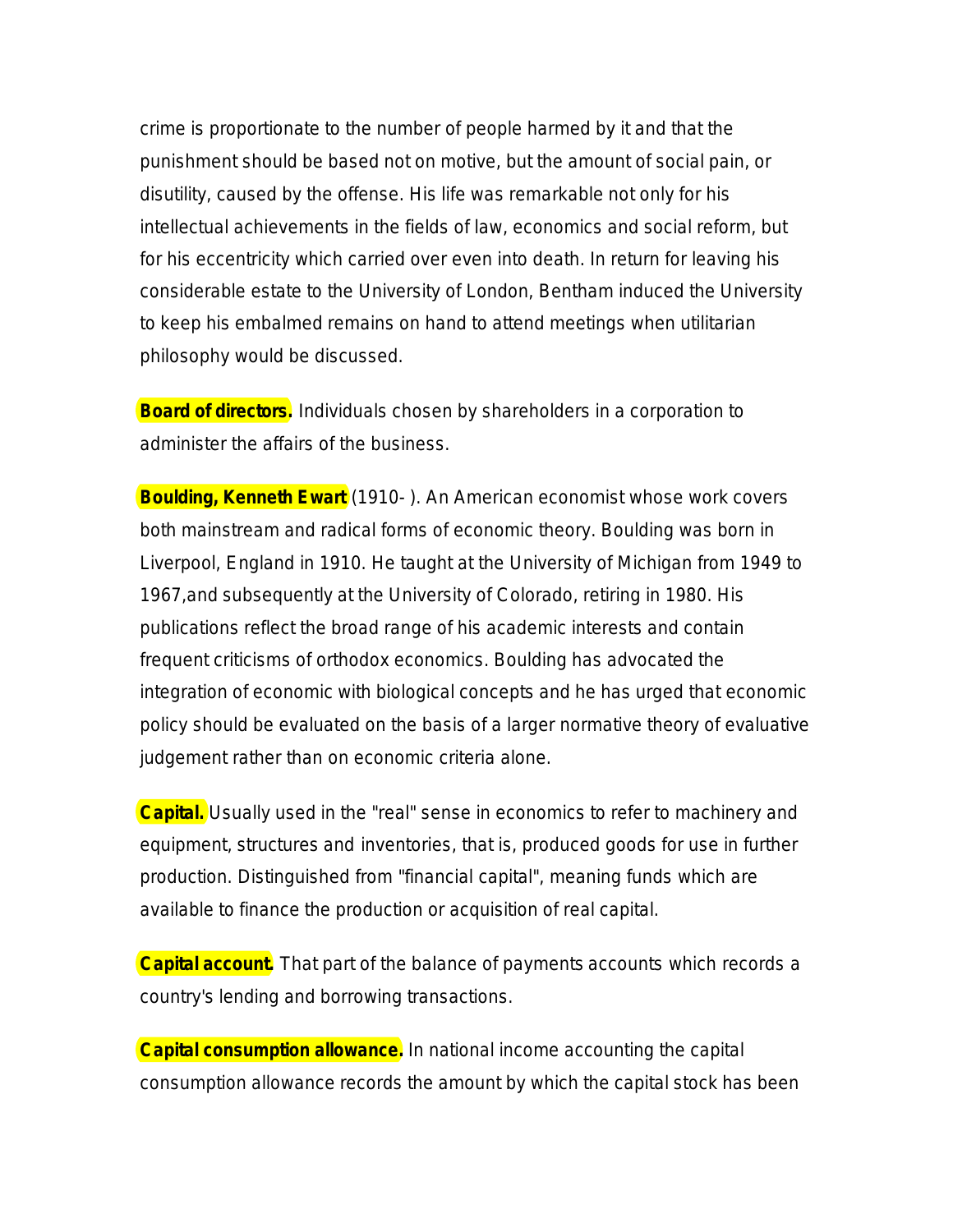used up or depreciated during the accounting period. May also be called simply "depreciation."

**Capital consumption.** The using up of real capital by not maintaining or replacing it as it wears out.

**Capital goods.** Unlike goods intended to be consumed, capital goods are used to produce other goods. Machinery in a factory would be an example of capital goods.

**Capitalism.** A system of economic organization characterized by the private ownership of the means of production, private property, and largely marketbased control over the production and distribution of goods and services.

**Capitalist class.** Those members of society who own the capital stock, often used in a pejorative sense by Marxists and other socialist critics of capitalism.

**Central bank.** An agency empowered by a government to manage a country's monetary and financial institutions, issue and maintain the domestic currency, and handle the official reserves of foreign exchange. Primarily a "bank for banks."

**Ceteris paribus.** The Latin for "other things being equal."

**Chamberlin, Edward** (1899- ). An American economist who studied at Iowa and Michigan before graduating with a doctorate from Harvard in 1927, Chamberlin subsequently spent his academic career teaching at the latter university. His major interest was in the interaction of monopoly and competition, which he saw not as opposites, but as always-present elements in business situations which interact with one another. He is best known for his theory of monopolistic competition in which equilibrium is influenced by product differentiation and selling costs as well as by optimum output. Chamberlin's major book, *Monopolistic Competition,* was published in 1933, only a matter of months before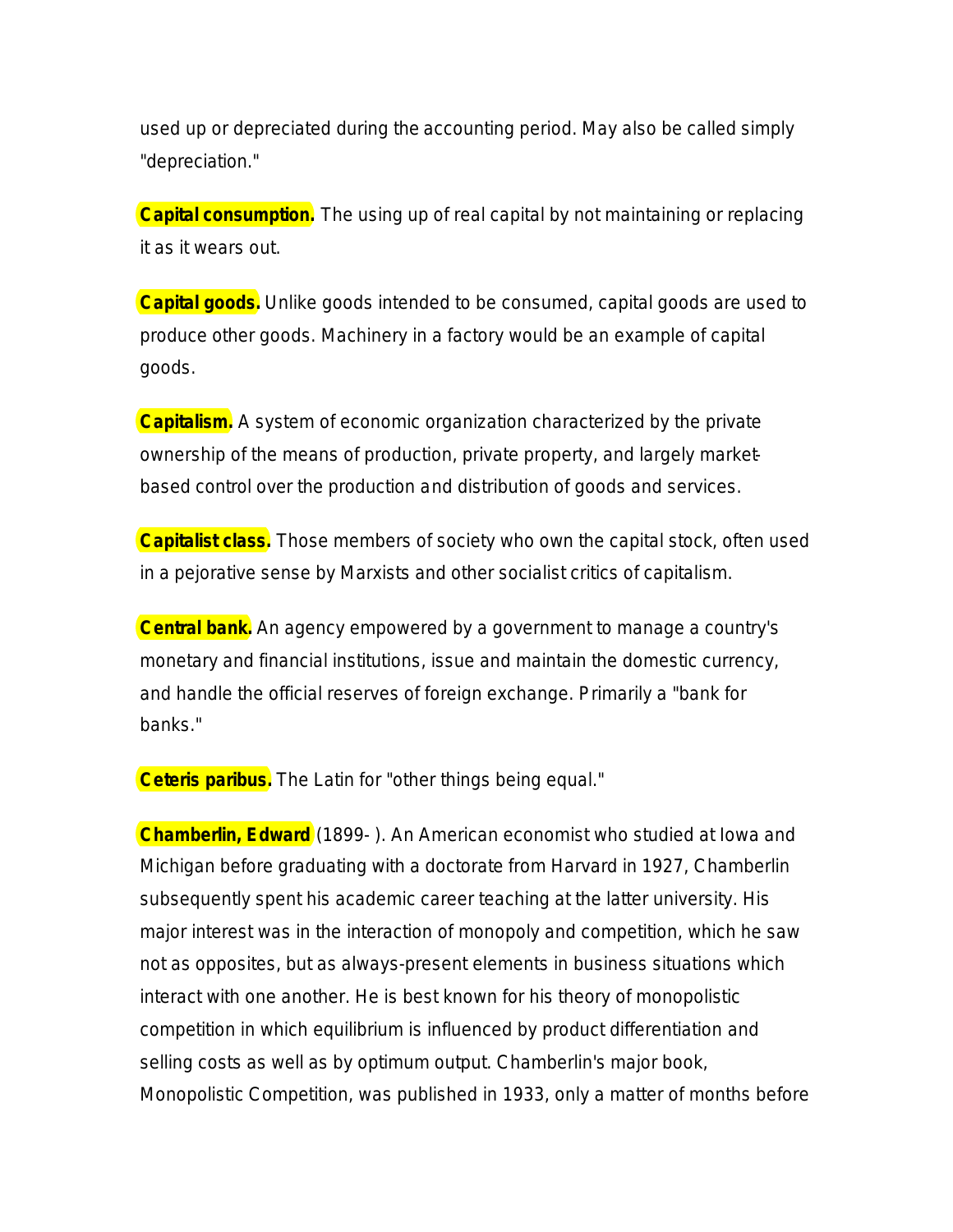a similar analysis was published in Britain by Joan Robinson of Cambridge University. The language used in the two treatments of the subject was different, but the analysis and the conclusions reached are so similar that only specialists need worry about the difference between imperfect competition and monopolistic competition.

**Change in demand.** An increase or decrease in the quantity demanded over a range of prices. Shown by a shift of the demand curve.

**Choice.** Because wants are unlimited and resources are limited, all economies must choose which goods and services should be produced and in what quantities.

**Circular flow.** A stylized depiction of the circulation of spending in the economy and the corresponding flows of productive factors and output of produced goods and services.

**Classical economics.** The economics of Adam Smith, David Ricardo, Thomas Malthus, and later followers such as John Stuart Mill. The theory concentrated on the functioning of a market economy, spelling out a rudimentary explanation of consumer and producer behaviour in particular markets and postulating that in the long term the economy would tend to operate at full employment because increases in supply would create corresponding increases in demand.

**Comparative advantage.** The ability to produce a tradable good or service at a lower opportunity cost than it could be produced at in another country.

**Competition.** In the general sense, a contest among sellers or buyers for control over the use of productive resources. Sometimes used as a shorthand way of referring to perfect competition, a market condition in which no individual buyer or seller has any significant influence over price.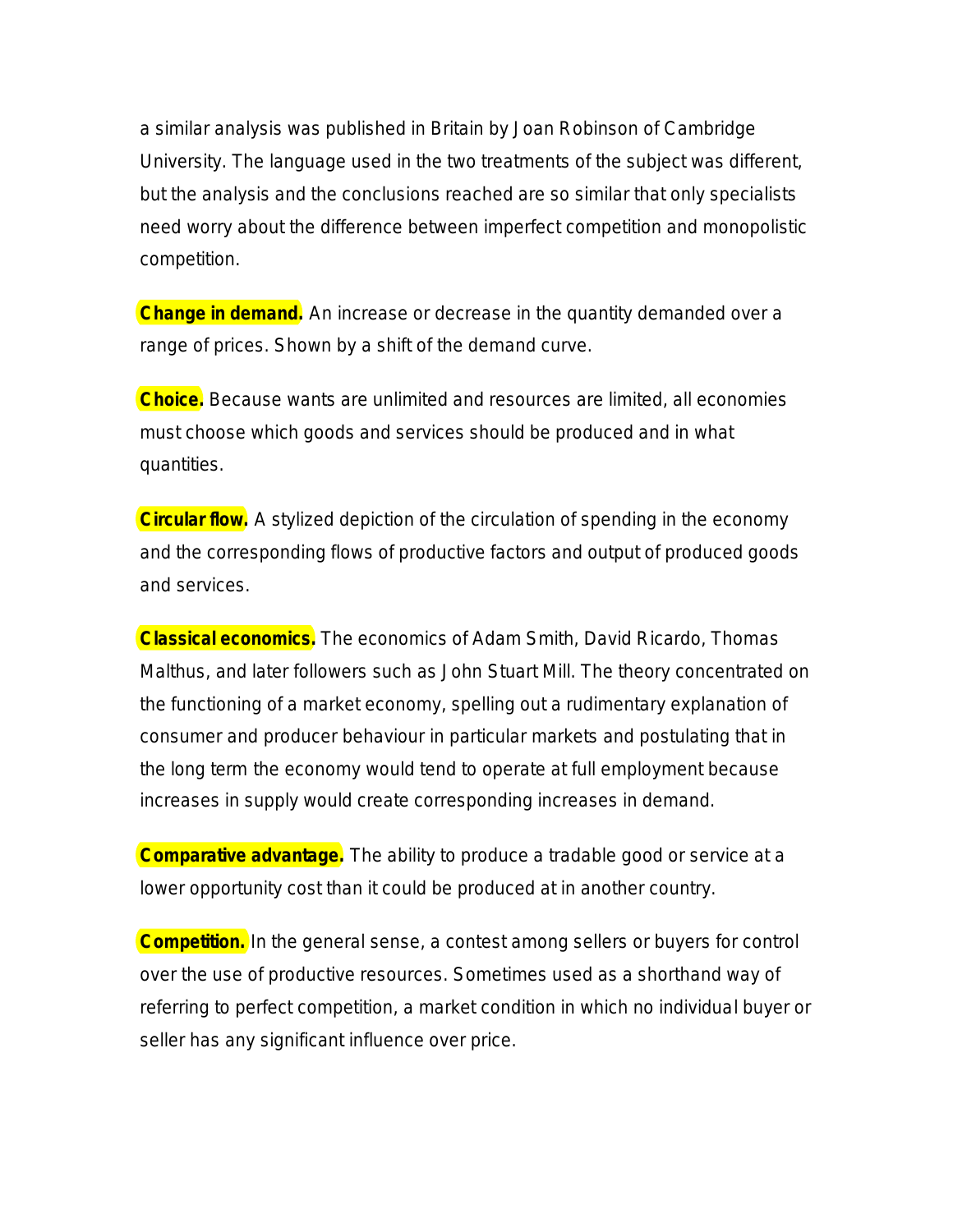**Competitive firm.** A firm operating under conditions of perfect competition, a market condition in which no individual buyer or seller has any significant influence over price. A competitive firm is a price taker, responding to whatever price is established in the market for its output.

**Constant dollars.** Sometimes called "real dollars," to refer to price data which have been adjusted to remove the effect of changes in the general level of prices.

**Consumer surplus.** The net benefit realized by consumers when they are able to buy a good at the prevailing market price. It is equivalent to the difference between the maximum amount consumers would be willing to pay and the amount they actually do pay for the units of the good purchased. Graphically it is the triangle above the market price and below the demand curve.

**Consumption function.** Generally, the relationship between consumer expenditures and all the influences that determine them. More specifically, the relationship between consumers' disposable incomes (personal income less taxes) and the amount they wish to spend on consumer goods and services.

**Consumption spending.** Spending on consumer goods and services.

**Consumption.** Spending to acquire consumer goods and services, or using up those goods and services to satisfy wants.

**Coordinates.** Intersections of vertical and horizontal values plotted on a graph.

**Corporation.** A legal entity formed to conduct business and possessing certain privileges not available to single proprietorships or partnerships, notably limited liability which confines the shareholder's possible losses to the amount paid to purchase shares in the business.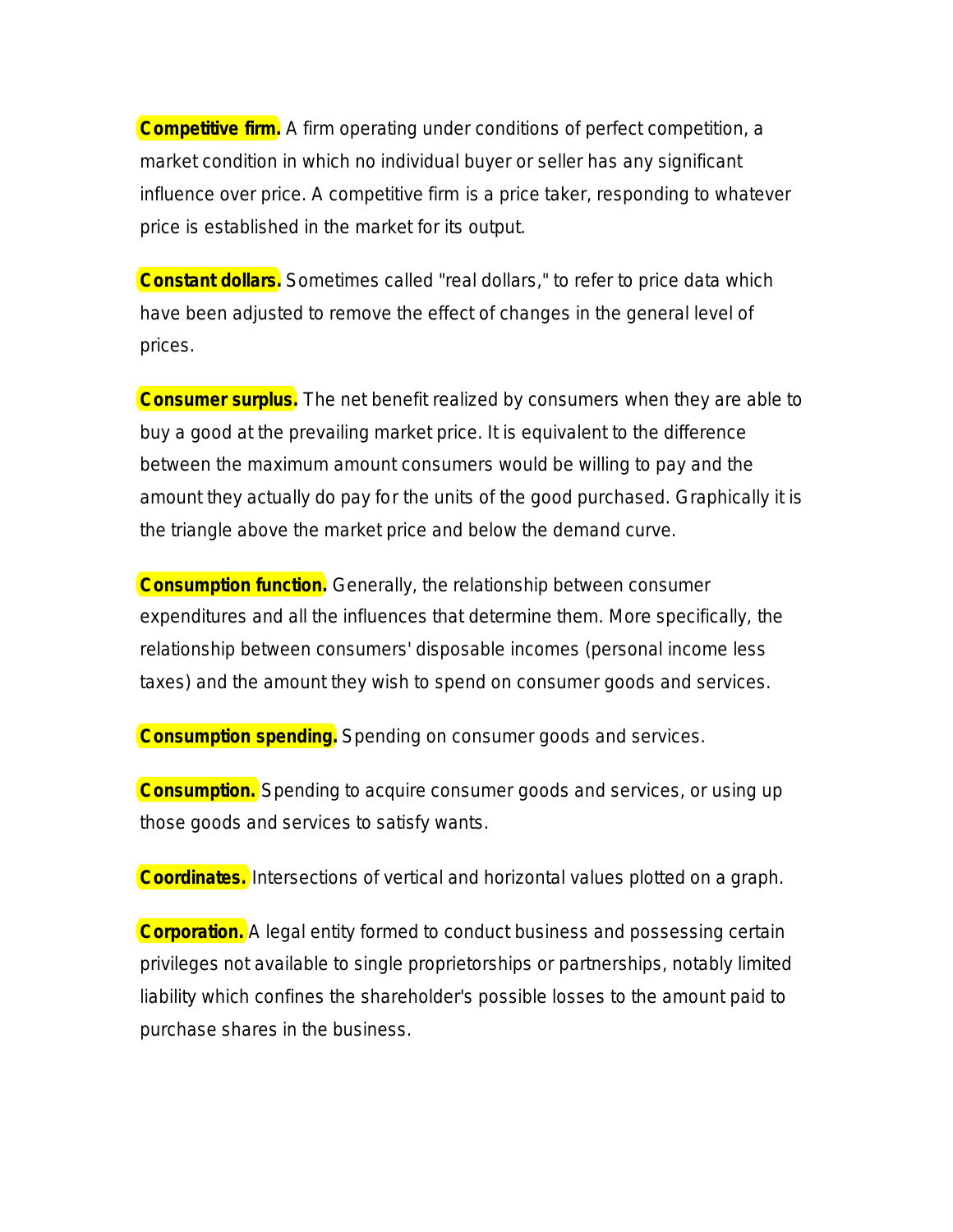**Cross-elasticity of demand.** The (percentage) change in the quantity demanded of a good consequent upon a (one percent) change in the price of an associated good.

**Crowding out.** The possible tendency for government spending on goods and services to put upward pressure on interest rates, thereby discouraging private investment spending.

**Current account.** That part of a country's balance of payments accounts which records the value of goods and services exported minus the value of goods and services imported.

**Current dollar.** Values which have not been adjusted to remove the influence of changes in the general price level. See "constant dollar."

**Cyclical fluctuations.** Short term variations in the level of national income such as those which occur from year to year. Contrasted with "secular" changes which occur over longer periods of time.

**Deflation.** A fall in the general level of all prices. The opposite of inflation.

**Depreciation.** The using up or wearing out of capital goods.

**Deregulation.** Reducing or eliminating government intervention to control particular market activities, especially of private firms. For example, removing price controls or monopoly privileges.

**Development economics.** A sub-discipline within economics specializing in the processes of long term growth and change, especially in the case of the less developed economies.

**Diminishing returns.** The tendency for additional units of a productive factor to add less and less to total output when combined with other inputs which are to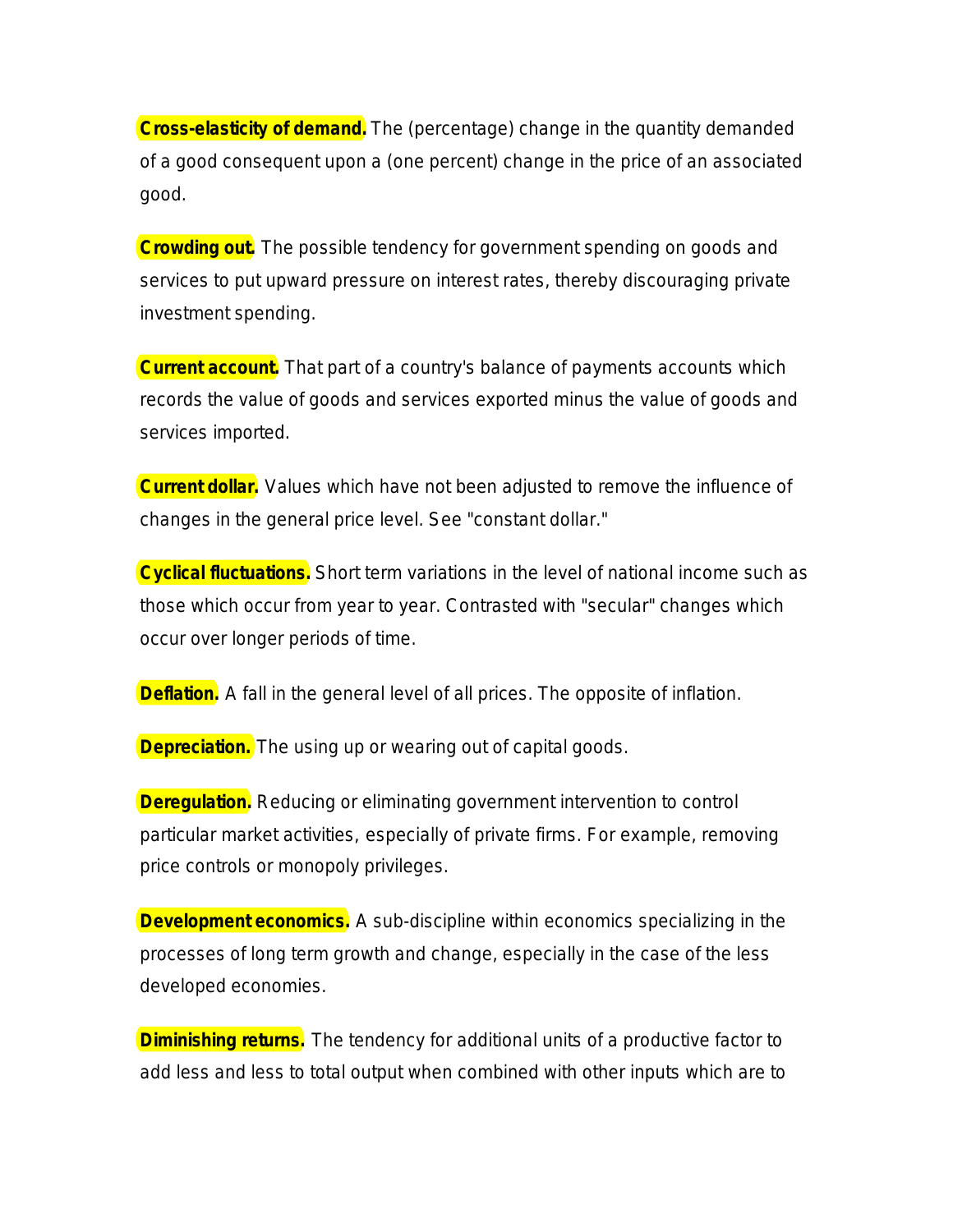some degree fixed in quantity. Combining more of a variable input, such as labour, with a given amount of some other input, such as capital in the form of a machine, will eventually result in the marginal product for labour declining.

**Disposable income.** The income a person or household has left to dispose of after income tax has been deducted from personal income. Disposable income may either be spent on consumption or saved.

**Dissaving.** If individuals or households spend more than their current income they are said to be dissaving.

**Domar, Evsey David** (1914- ). Born in Lodz (Poland, then Russia) in 1914, Domar graduated with a Ph.D. from Harvard in 1947. His initial work was in the field of taxation, but he went on to study the theory of growth and the construction of Keynesian growth models. The basic Keynesian analysis of saving and investing was static in that equilibrium was achieved apparently at given levels of income when intended savings and intended investing were equal. But investing, Domar pointed out, like Roy Harrod some years earlier, must increase the capacity to produce and the question is, will that increased productivity capacity be used or wasted? Domar developed an analysis which showed that full employment could be maintained through time only if investment exceeded saving and income always grew sufficiently to produce the necessary level of saving. The policy implication of this, in Domar's view, was that modern capitalist economies, probably because of their monopolistic elements, tend to allow increased capacity arising from new investment to be less than fully utilized, a deflationary tendency not necessarily offset by technological advance. His major publication is "*Essays in the Theory of Economic Growth*," 1957. His subsequent work has been on comparative economic systems, especially the economics of socialism.

**Downs, Anthony** (1930- ). Born Evanston, Ill. USA 1930. Ph.D. Stanford University 1956. Downs is best known for his application of economic analysis to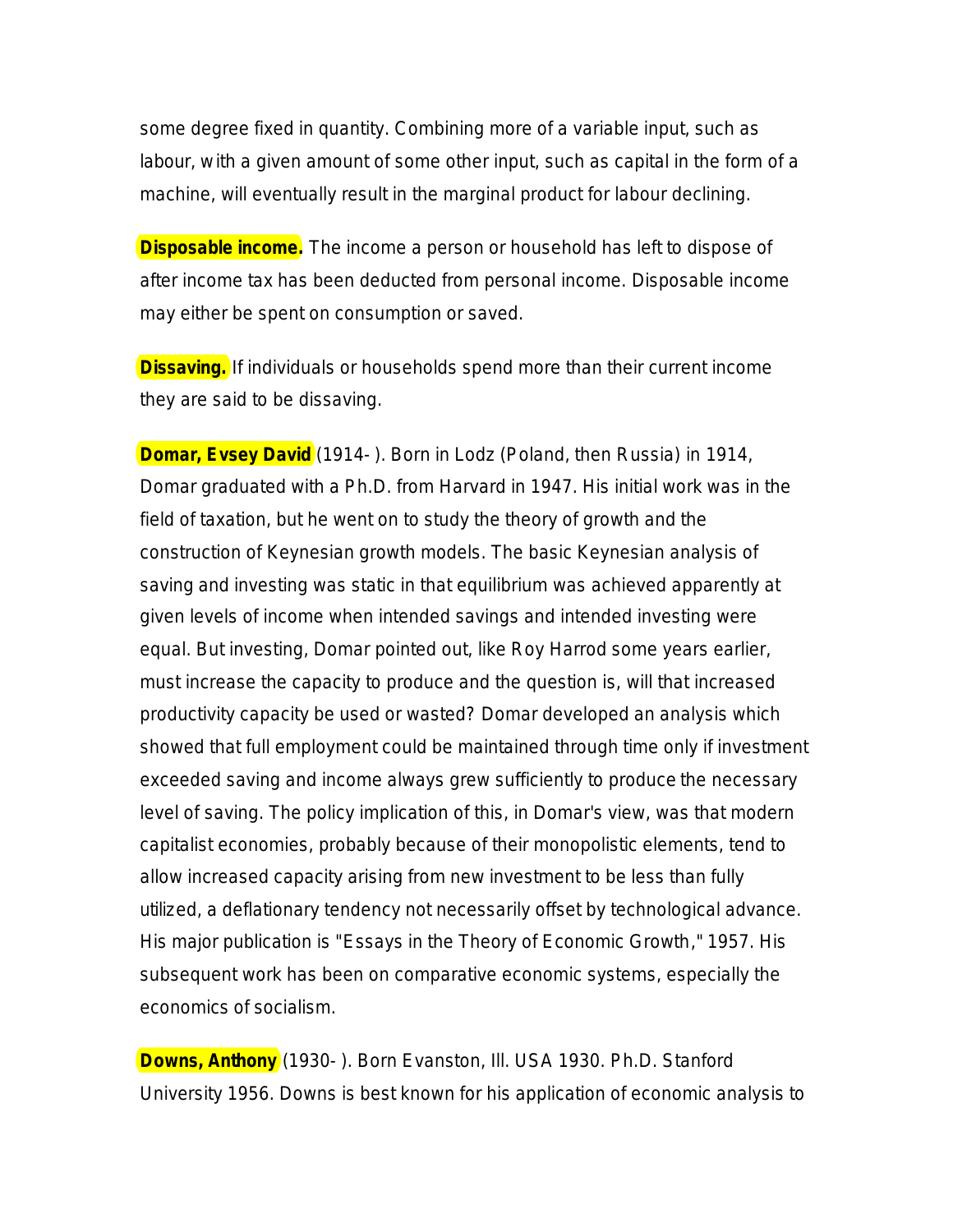political theory, especially with respect to democratic political parties and bureaucratic organizations. His two major books are in this area, *An Economic Theory of Democracy*, 1957, and *Inside Bureaucracy*, 1967. He has subsequently published work on American urban issues, including the causes and effects of racial segregation in US cities.

**Economic rent.** Any return a factor of production receives in excess of its opportunity cost (what it would have received in its next best use).

**Economies of scale.** If *all* the inputs in a production process are increased and the output increases by proportionately more than the inputs were increased, economies of scale are being realized. There may also be diseconomies of scale which occur when an increase in all inputs brings about a less than proportionate increase in output.

**Elasticity of supply.** The (price) elasticity of supply is the percentage change in the quantity supplied of a good or service divided by the percentage change in its (own) price.

**Elasticity.** When used without a modifier (such as "cross", or "income"), elasticity usually refers to price elasticity which is the percentage change in quantity demanded of a good or service divided by the percentage change in its (own) price.

**Entrepreneurship.** The ability and willingness to undertake the organization and management of production. As well as making the usual business decisions, entrepreneurship is often associated with the functions of innovating and bearing risks.

**Envelope curve.** A curve enclosing, by just touching, a number of other curves

**Equilibrium condition.** A condition which must be satisfied for equilibrium to exist, equilibrium being defined as a situation in which there is no tendency for change.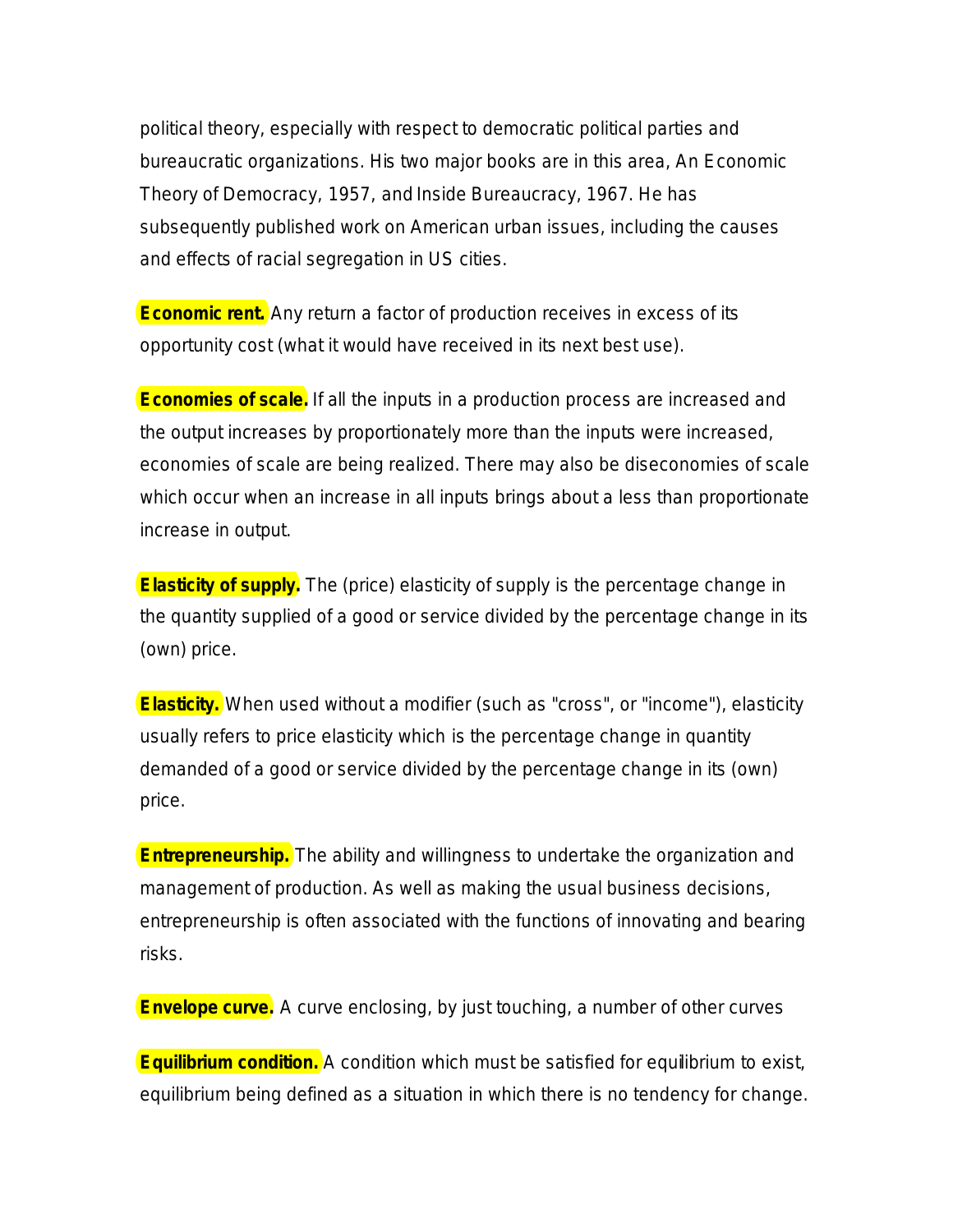For example, in the Keynesian expenditure model, the equilibrium condition is that planned spending just equal the current level of national income. Once that condition is satisfied, there is no tendency for the level of national income to change.

**Equilibrium price.** A price at which the quantity supplied equals the quantity demanded. At this price there is no excess of quantity demanded or supplied, nor is their any deficiency of either and consequently the price will remain at this level.

**Equilibrium quantity.** The quantity of a good demanded and supplied at the equilibrium price.

**Equity.** May be used in either of two unrelated senses. In the context of income distribution theory, refers to an objective, goal or principle implying "fairness". In a financial context may refer to a share or portion of ownership.

**Excess reserves.** The difference between the amount of cash a bank wishes or is required to hold in relation to its deposit liabilities and the amount it actually holds.

**Exchange rate.** The price of one country's currency in terms of another's.

**Explicit cost.** The amount spent to obtain or produce something.

**Externalities.** A benefit or cost associated with an economic transaction which is not taken into account by those directly involved in making it. A beneficial or adverse side effect of production or consumption.

**Fiat money.** A type of money which has little or no intrinsic value in itself, but which is decreed to be money by the government and is generally accepted in exchange. Modern paper currencies are all fiat money, as are most coins in active circulation.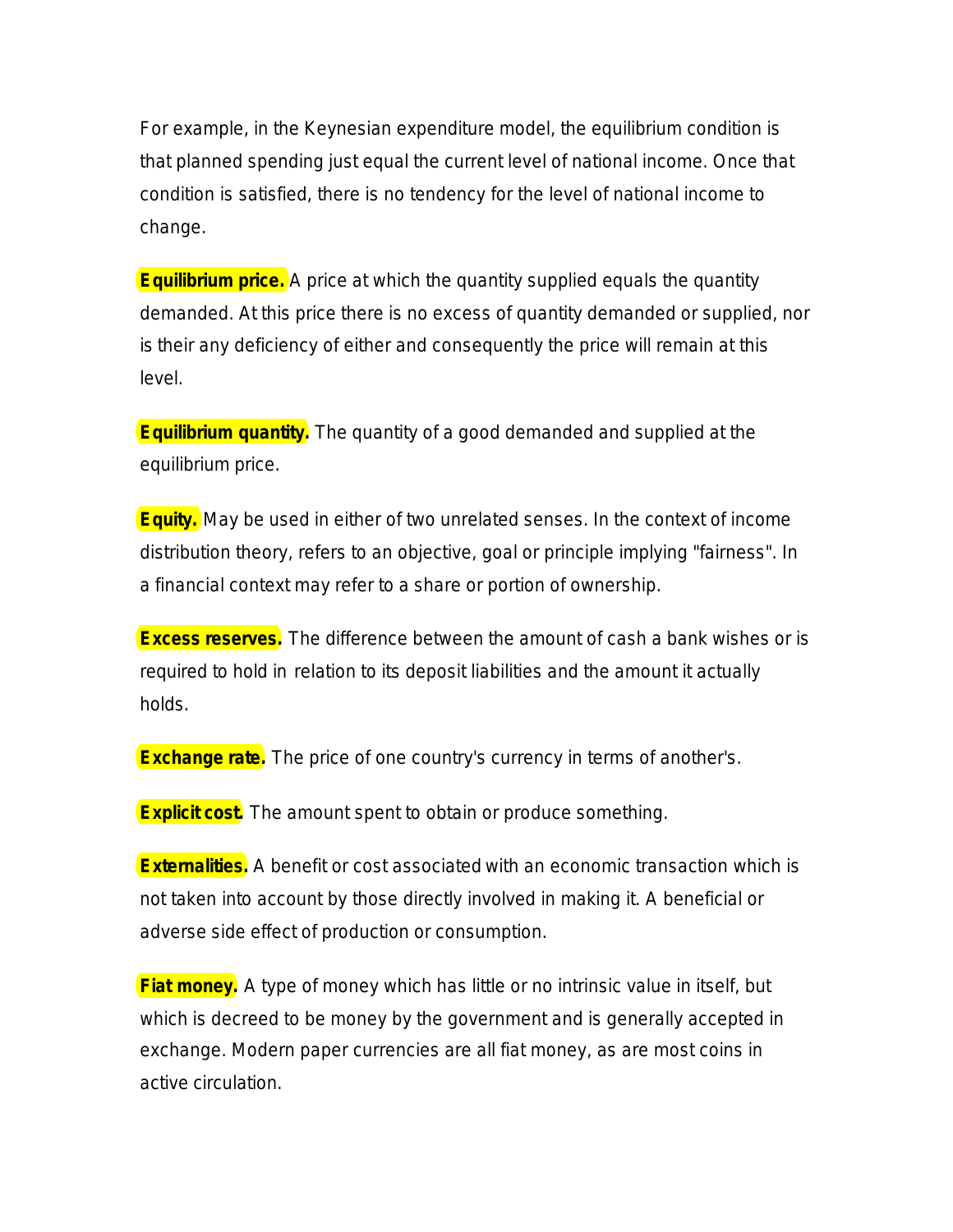**Firms. E**conomic entities which buy or employ factors of production and organize them to create goods and services for sale.

**Fiscal policy.** The use by a government of its expenditures on goods and services and/or tax collections to influence the level of national income.

**Fixed capital formation.** Investment, the creation of capital goods such as structures, machinery and equipment.

**Free rider problem.** The undersupplying of a public good caused by the fact that individuals can consume or benefit from the good without paying for it.

**Frictional unemployment.** Unemployment caused by the loss of jobs due to technological change, the entry of new participants into a labour market, or other normal labour market adjustments.

**Friedman, Milton** (1912- ). Born New York City in 1912. Degrees from Rutgers, Chicago, and Columbia. Associated with the University of Chicago since 1946. Best known for his advocacy of monetary explanations of the course of economic events and fierce opposition to Keynesian economics, Friedman is usually credited with (or blamed for) establishing the "monetarist school" of economics which gained great influence on government policy in both the US and the UK in the 1970s.

**Functional distribution of income.** The division of total income in an economy into shares according to the kind of service provided-usually labour or property (land and capital).

**General equilibrium.** The condition reached when all markets (for products and productive factors) have cleared, that is, established equilibrium prices and quantities.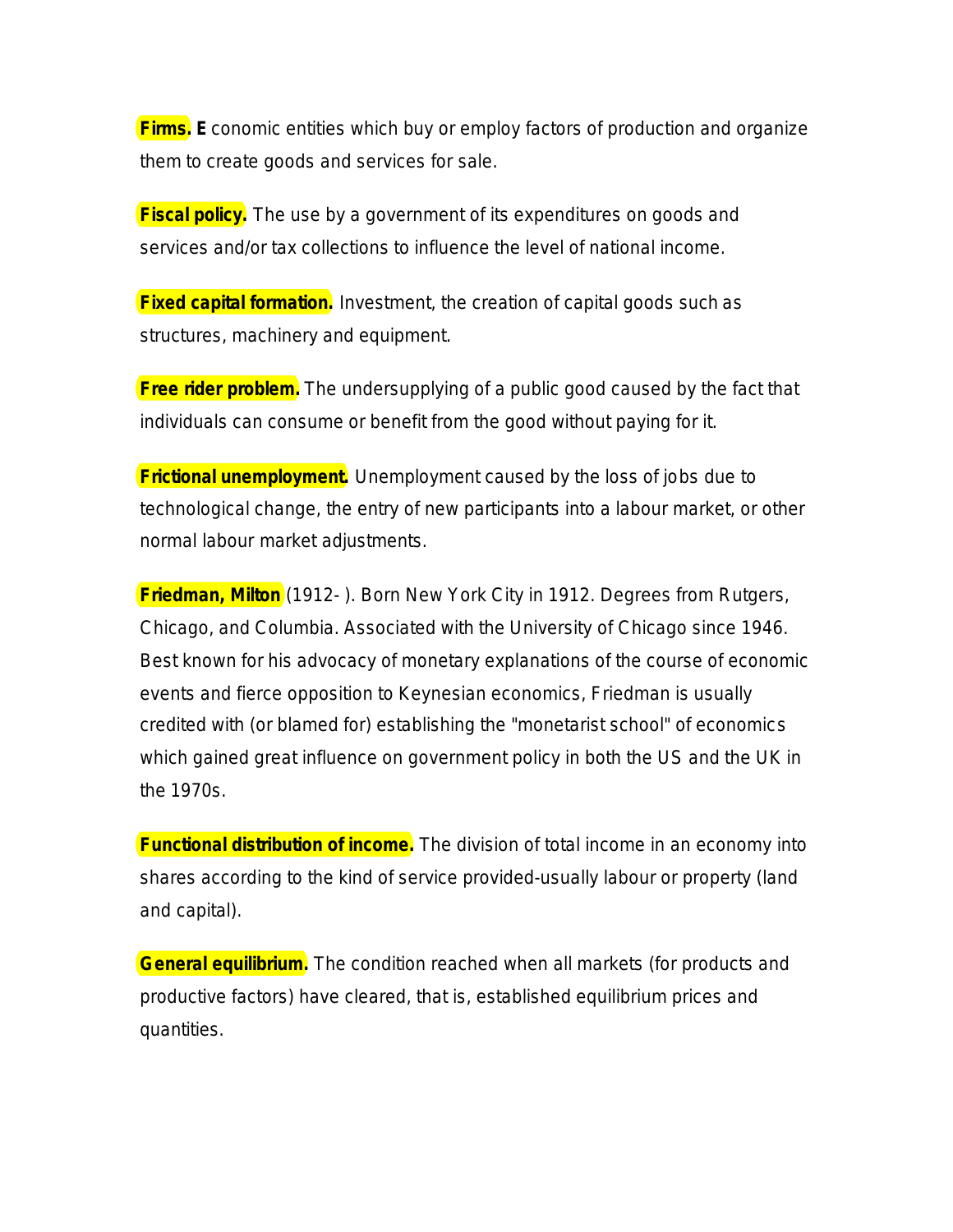**Gini coefficient.** The ratio of the area between the 45 degree line depicting complete equality and a Lorenz curve to the entire area of the triangle below the 45 degree line.

**Government spending.** The total outlays by government on goods and services during some accounting period, usually a year. Government outlays such as welfare benefits to households, for example, are normally excluded from this amount on the grounds that they are merely transfers of income from taxpayers to the beneficiaries of such programs.

**Graph.** A visual representation of a relationship between two variables, usually drawn to some specified scale.

**Gross Domestic Product (GDP).** The value of all the goods and services produced in an economy during some accounting period, usually a year.

**Gross Domestic Product (GDP) deflator.** Nominal GDP divided by real (constant dollar GDP) multiplied by 100. Nominal GDP is the value of output measured in terms of the prices prevailing in the accounting period in question. Real GDP is that output measured in terms of the prices prevailing in some base period. The value of the deflator in the base period is always 100.

**Gross investment.** Total investment during the accounting period. It includes both additions to the capital stock (net investment) and investment to replace worn out capital (to make up for depreciation).

**Gross National Expenditure (GNE).** The sum of all spending on consumption and investment plus government spending on goods and services and net exports (total exports minus imports). It is equivalent in value to GDP.

**Harrod, Sir Roy F**. (1900-78). Born in Norfolk, England. An influential British economist, educated at Oxford, who was an early proponent of Keynesian economics, a prominent adviser to the British government during the years of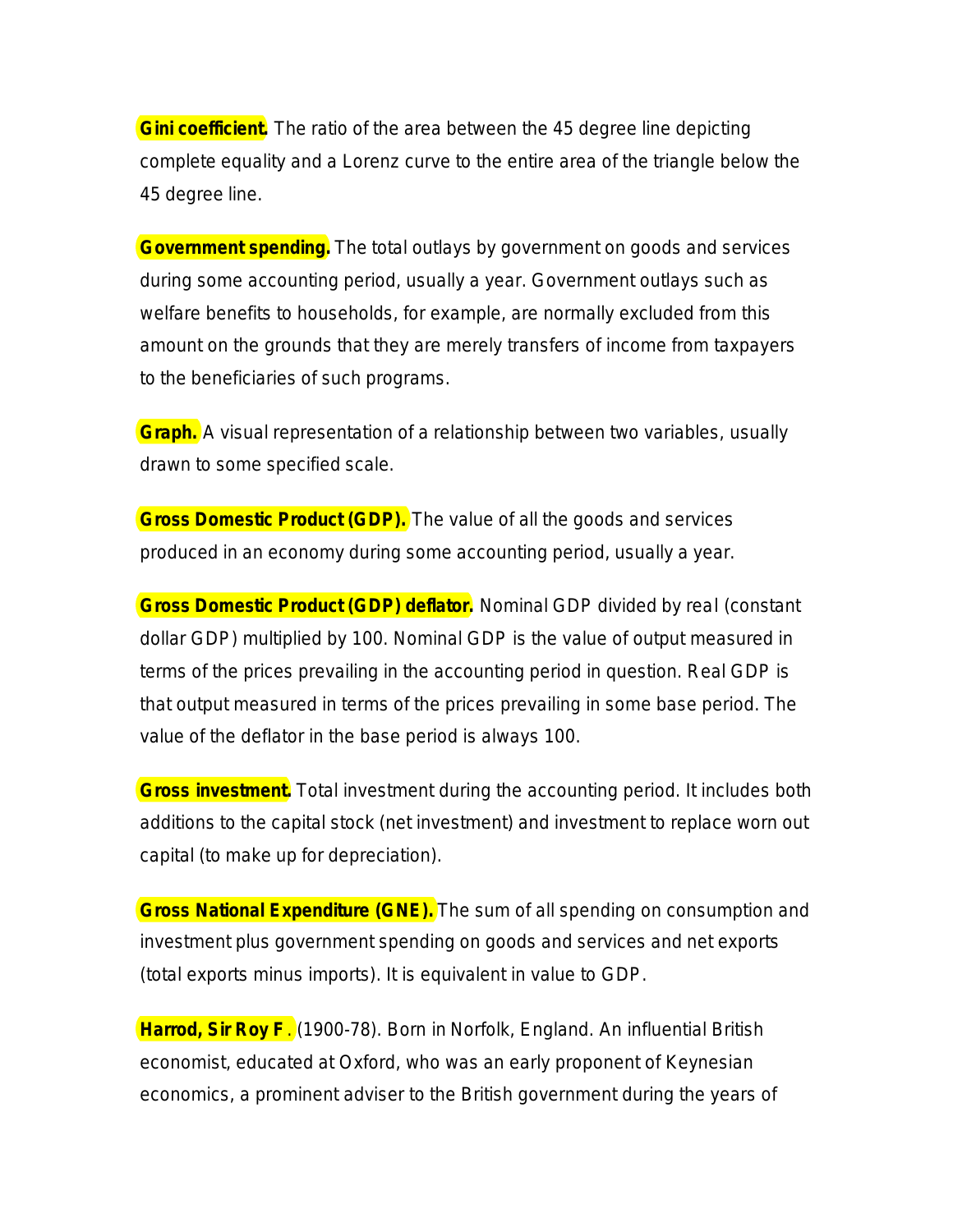World War II, and subsequently Keyne's official biographer. Harrod wrote extensively on a number of topics such as business cycles, monetary problems, international trade, and the theory of economic growth. In the latter field, he pointed out as early as 1939 that in the Keynesian model investment played the role of an offset to saving-a way of getting spending withdrawn from the income stream by savers back into it. But investment also increases the productive capacity of the economy. Could the rate of growth in income be sufficient to ensure that an ever growing stock of capital would be kept fully utilized? If not, the implication was that some continuous external stimulation of the economy would be needed to maintain long-term growth on a steady path.

**Hicks, John R**. (1904-1989). One of the leading British economic theorists of the 20th century, Hicks was educated at Oxford to which he returned to teach after holding positions at the London School of Economics, Cambridge, and Manchester. Hicks made important contributions on a variety of topics, but is best known for his work on consumer behaviour as published in his major work, *Value and Capital*. In it Hicks utilized the indifference curve concept first developed by Vilfredo Pareto to construct a theory of demand which was independent of any cardinal measure of utility such as was implicit in the traditional approach perpetuated by Alfred Marshall in his famous *Principles*. Hicks also provided a way of incorporating the interest rate in the Keynesian model which has become a standard feature of intermediate level text-book treatments of the Keynesian model. He was joint winner (with the American economist Kenneth Arrow) of the Nobel prize in economics in 1972.

**High-powered money.** The monetary base, or the total of currency in circulation and commercial bank deposits with the central bank.

**Hirsch, Fred** (1931-1978). Born in Vienna, Fred Hirsch graduated from the London School of Economics in 1952. After working as an economic journalist and with the International Monetary Fund he became a professor of economics at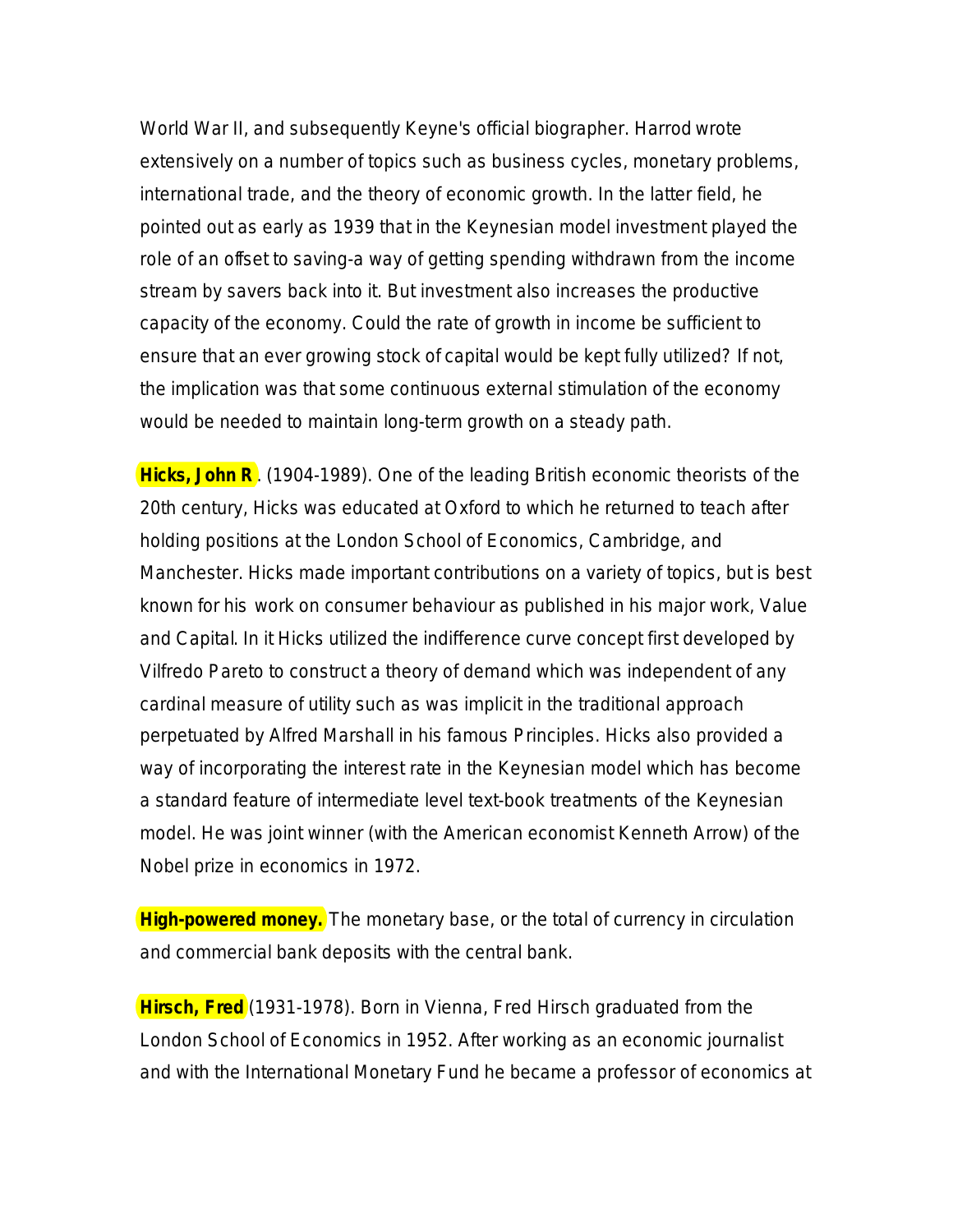the University of Warwick in 1975. He published a large amount of work on international monetary issues and the subject of inflation, but he became more widely known only at the end of his tragically short life when he published his book, *The Social Limits to Growth*. Its broad theme, as he put it in an interview reported in the *New York Times*, was that material growth can "no longer deliver what has long been promised for it-to make everyone middle-class."

**Human capital.** The stock of knowledge and acquired skills embodied in individuals.

**Imperfect competition.** A market situation in which one or more buyers or sellers are important enough to have an influence on price.

**Income effect.** The effect of a change in income on the quantity of a good or service consumed.

**Income elasticity of demand.** The percentage change in quantity demanded divided by the percentage change in income.

**Indifference curve.** A curve showing all possible combinations of two goods among which the consumer is indifferent.

**Indifference theory.** The analysis of consumer demand using indifference curves and an income constraint to demonstrate the reason for the inverse relationship between price and quantity demand. An alternative to the older marginal utility explanation of this phenomenon.

**Indirect taxes.** Taxes levied on a producer which the producer then passes on to the consumer as part of the price of a good. Distinguished from direct taxes, such as sales taxes which are visible to the person who pays them.

**Industry.** A group of firms producing similar products. Hence, the auto industry or the steel industry.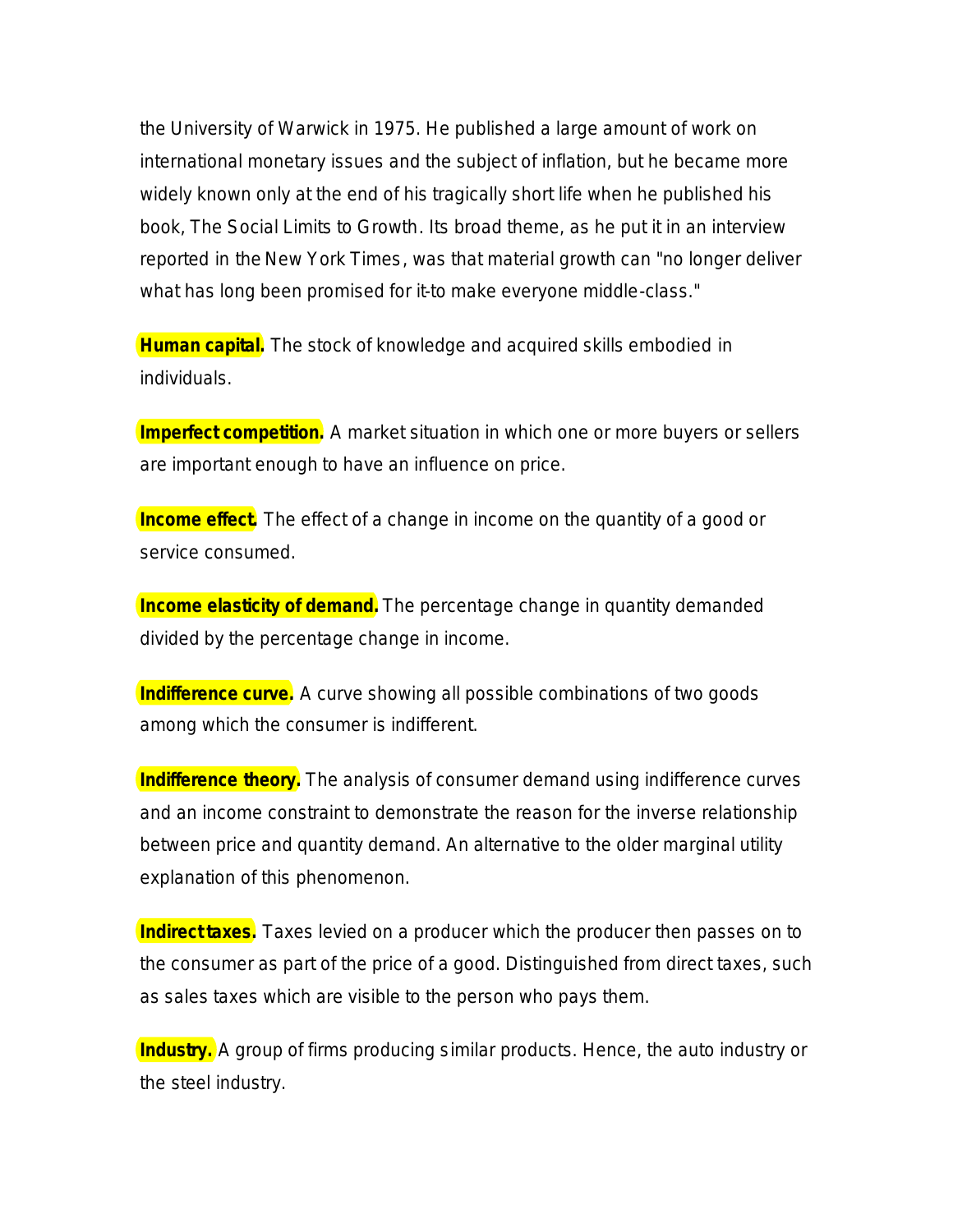**Inferior good.** A good for which the demand decreases when income increases. When a household's income goes up, it will buy a smaller quantity of such a good.

**Inflation.** A general rise in the average level of *all* prices.

**Interest rate.** The percentage rate which must be paid for the use of investable funds.

**Interest.** The payment made for the use of funds to create capital goods with.

**Inventories.** Stocks of goods in the hands of producers. These stocks are included in the definition of capital and an increase in inventories is considered to be investment.

**Investing.** Creating capital goods. Acquiring or producing structures, machinery and equipment or inventories.

**Investment spending.** The total amount of spending during some period of time on capital goods.

**Involuntary unemployment.** Unemployment caused by a deficiency in aggregate demand.

**Jevons, William Stanley** (1835-1882). An English philosopher and scientist instrumental in developing the marginal utility theory of consumer choice. He demonstrated that consumers will purchase increasing quantities of goods until the marginal utility derived from the last penny's worth of one good is equal to the marginal worth of every other good. His major work was *The Theory of Political Economy* published in 1871.

**Keynes, John Maynard** (1883-1946). The most important economist of the 20th century. Keynes first came to prominence with his attack on the 1919 treaty with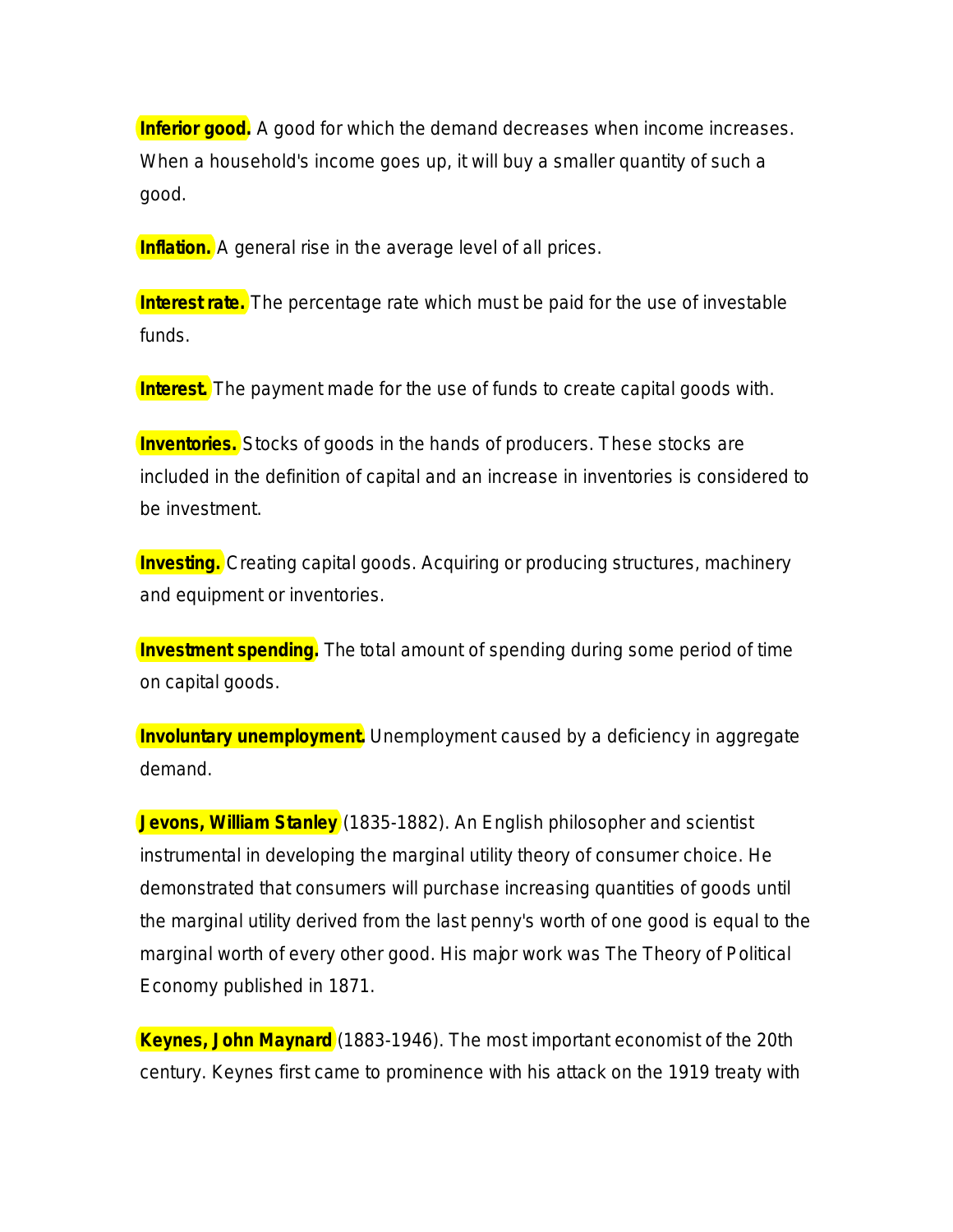Germany (*The Economic Consequences of the Peace*, 1919). During the 1920s he became dissatisfied with the mainstream economics based on the tradition established by Alfred Marshall. The conventional analysis of individual markets appeared inadequate to explain the economic problems then being experienced in England. Keynes became convinced that deflationary policies were the cause of the difficulties and published several works on money, notably a two volume work, *The Treatise on Money*. From this he went on to develop the analysis subsequently elaborated in *The General Theory of Employment, Interest and Money*, 1936. Within ten years of its publication, Keynes had, as he expected to do, brought about a revolution in the discipline of economics. Keynes' lifetime achievements went beyond his theoretical work. He played a prominent role in the intellectual and cultural life of his time and was a very influential adviser to the British government up to the time of his death.

**Keynesian growth models.** Models in which a long run growth path for an economy is traced out by the relations between saving, investing and the level of output.

**Keynesian macroeconomics.** The theory that shows how a market-based capitalist economy may reach equilibrium with large scale unemployment and how government spending may be used to raise it out of this to a new equilibrium at the full-employment level of output.

**Labour.** The economically productive capabilities of humans, their physical and mental talents as applied to the production of goods and services.

**Laissez-faire.** A doctrine advocating a minimum role for government in the economy, such as providing for defence against external enemies, a system of law to protect individuals and their property, and production of such goods and services which for some reason are needed, but would not be produced by private firms.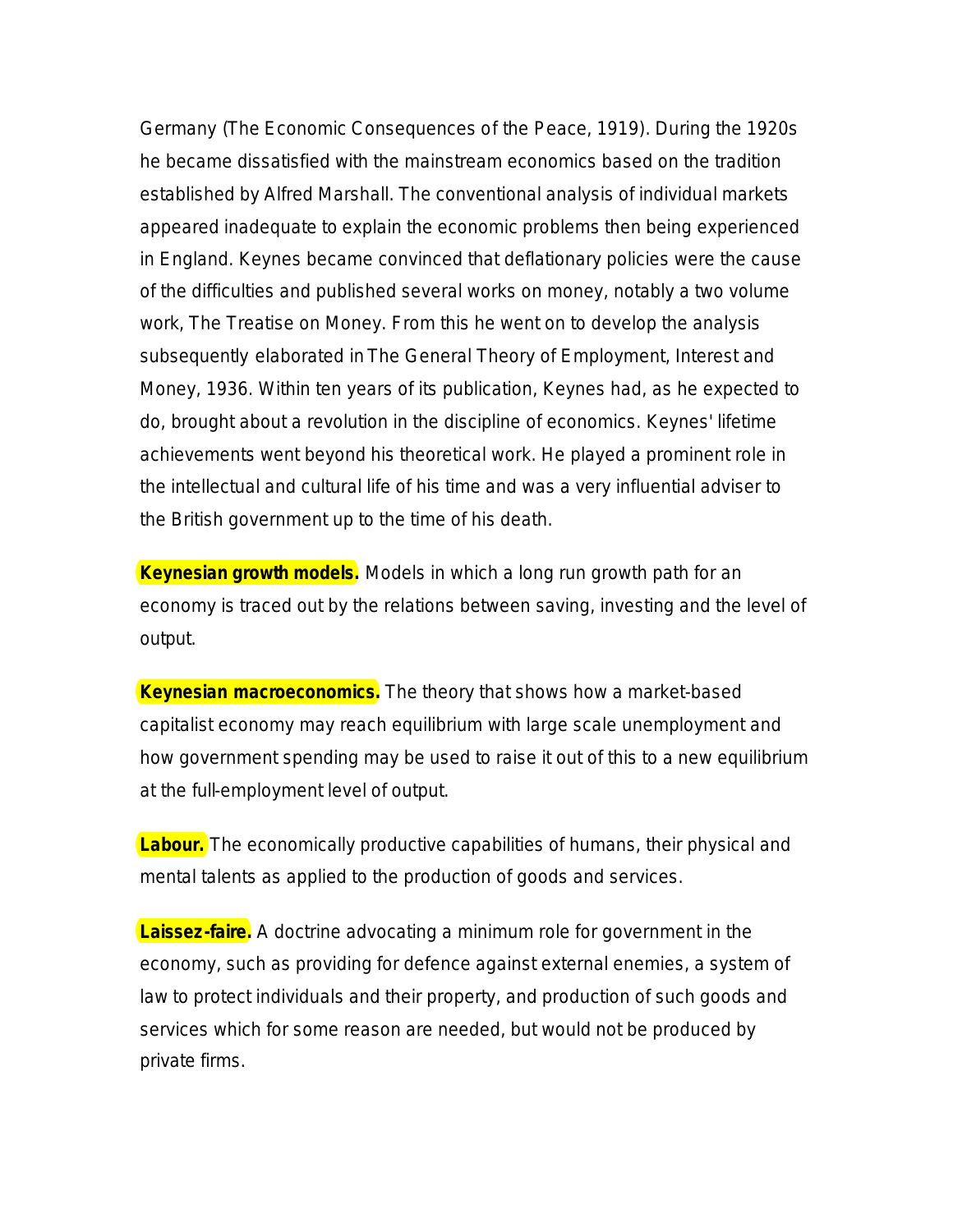**Land.** All natural resources. The "gifts of nature" which are economically useful.

**Law of demand.** The inverse relationship between price and quantity of a good or service demanded.

**Leibenstein, Harvey** (1922- ). An American economist, born in 1922. Leibenstein taught at the University of California Berkeley in the 1950s and 60s, and subsequently at Harvard. He has published widely in area of economic growth and development, but remains best known for his theory of X-efficiency, which postulates that individuals are non-maximizers when there is little pressure on them and that convention plays a large part in determining the amount of effort they put into their work. See his *General X-efficiency Theory and Economic Development*, 1978 and *Inflation, Income Distribution and X-efficiency Theory*, 1980.

**Lender of last resort.** The function whereby central banks stand ready to make cash advances to commercial banks in the event they misjudge their cash reserve requirements.

**Lenin (Vladimir Il'ich Ul'ianov)** (1870-1924). A Russian-born intellectual who masterminded the formation of the Russian Communist Party and successfully seized power with the revolutionary uprising of November 7, 1917. Although he produced a considerable volume of writing, ranging from polemical tracts to serious scholarly works (notably a history of capitalism in Russia), Lenin (the name he began using while living in exile in Germany) was above all else a master politician who succeeded in welding the disputatious radical factions in Russia together to create a well-disciplined political machine. His adaptation of the principles of Karl Marx to the situation in Russia was built on the idea of using the Party as the instrument for forging a revolutionary working class.

**Lerner, Abba P.** (1903-1982). An American academic economist, born in Russia, and educated largely in England, Lerner was one of the first and most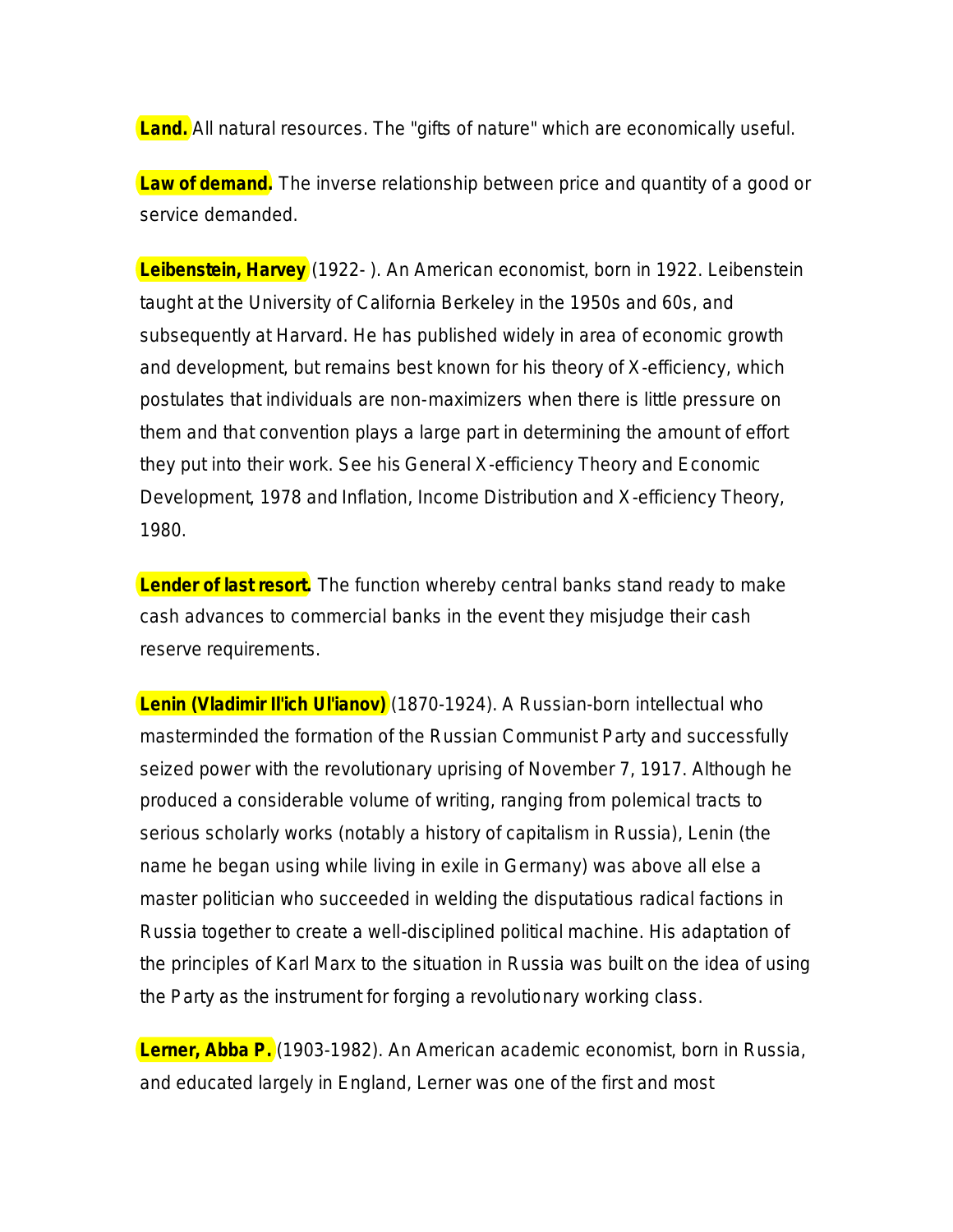enthusiastic converts to Keynesian economics. He subsequently taught at a number of different universities in the US including Michigan State and UCLA Berkeley. His major publication was *The Economics of Control* (1944) which combined Keynesian principles with welfare economics to produce a complete system of economic management equally applicable to capitalist or socialist economies.

**Liabilities.** In general, debts owed by individuals or firms. In the case of commercial banks, their liabilities are largely in the form of what they owe their customers, that is, the total amount of deposits held.

**Long run average costs.** Total costs divided by the number of units of output. The long run average cost curve plots the relationship between output and the lowest possible average total cost when all inputs can be varied.

**Long run costs.** Production costs when the firm is using its economically most efficient size of plant.

**Long run.** In the context of the theory of the firm, the long run is a period of time long enough for the firm to vary the quantities of all the inputs it is using, including its physical plant.

**Lorenz curve.** A curve showing the cumulative percentage of income plotted against the cumulative percentage of population.

**Macroeconomics.** The branch of economic theory concerned with the economy as a whole. It deals with large aggregates such as total output, rather than with the behaviour of individual consumers and firms.

**Majority goods.** Goods which are generally available to consumers because they can be mass produced in whatever quantities there is a demand for. Fast food and consumer electronics are good examples.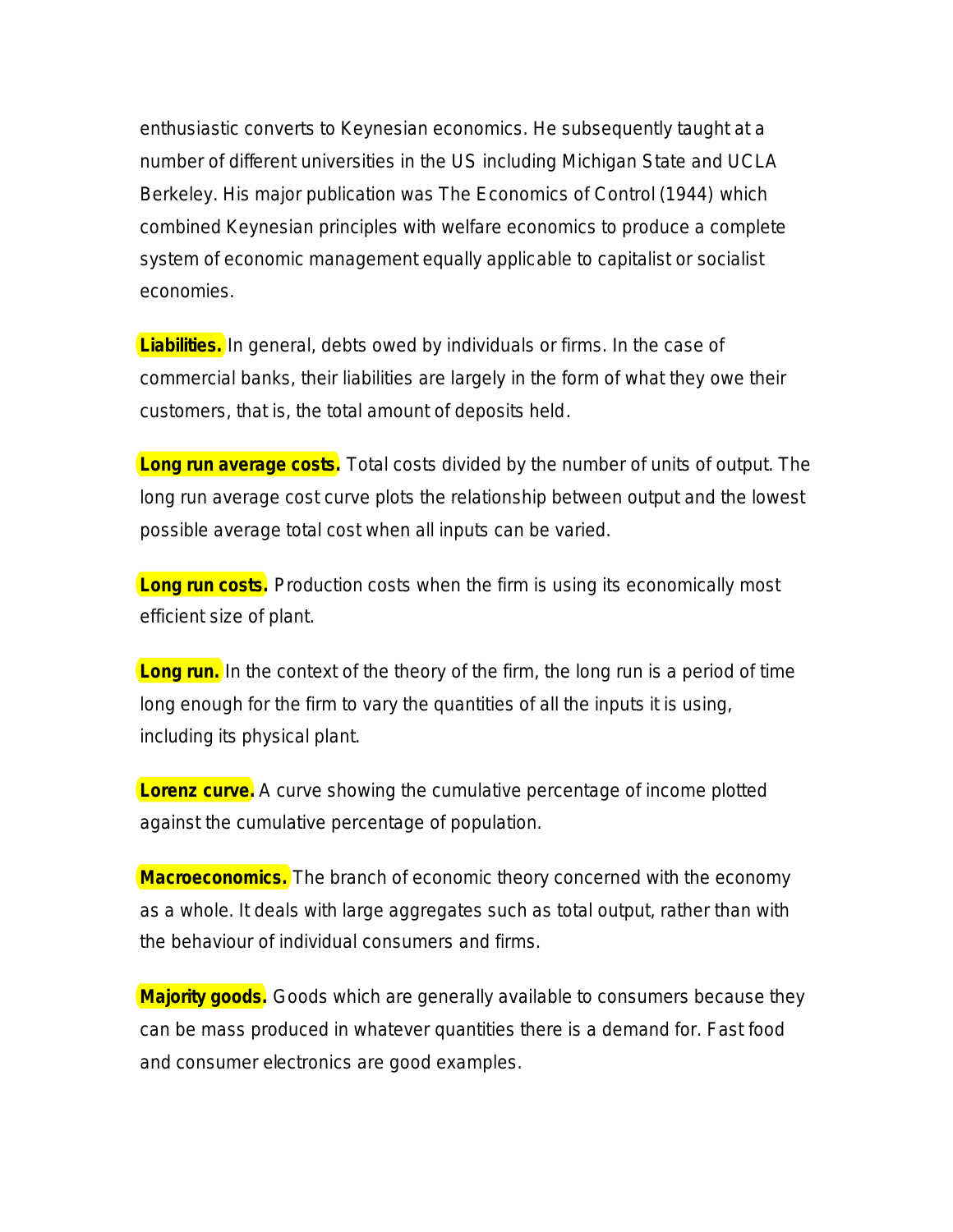**Malthus, Thomas** (1766-1834). Born the son of an eccentric country gentlemanscholar, Malthus was educated at Cambridge, studying mainly social studies and mathematics in preparation for his intended career as a cleric. He wrote widely on economic issues of his day, maintaining a close correspondence with David Ricardo. His most famous work, however, was on the subject of population. His recognition of what subsequently came to be called the "principle of diminishing returns" underlay his famous proposition that production of the means of subsistence increases as an arithmetic progression (1,2,3,4, etc.) whereas human population has a tendency to increase geometrically (2,4,16, etc.). Malthus argued that it was useless to try to solve this problem by producing more food. The only cure could be to prevent population from increasing at its biological potential. Unless people learned to control their rate of increase (by postponing marriage until children could be adequately supported), nature would control population through the instruments of what Malthus referred to as "misery" and "vice" (which as far as he was concerned included the use of contraceptive measures).The success of his writings enabled Malthus to escape the life of a country cleric and led him to an appointment in 1805 as professor of history and political economy at a small college operated by the East India Company, Haileybury College, in the south of England. Malthus is often called the first professional economist. He spent the rest of his life teaching and writing. He published a general treatise on economic principles, *Political Economy*, in 1820, although it attracted less attention than his first book, *An Essay on the Principle of Population as it Affects the Future Improvement of Society*.

**Marginal analysis.** An analytical technique which focuses attention on incremental changes in total values, such as the *last* unit of a good consumed, or the *increase* in total cost.

**Marginal benefit.** The increase in total benefit consequent upon a one unit increase in the production of a good.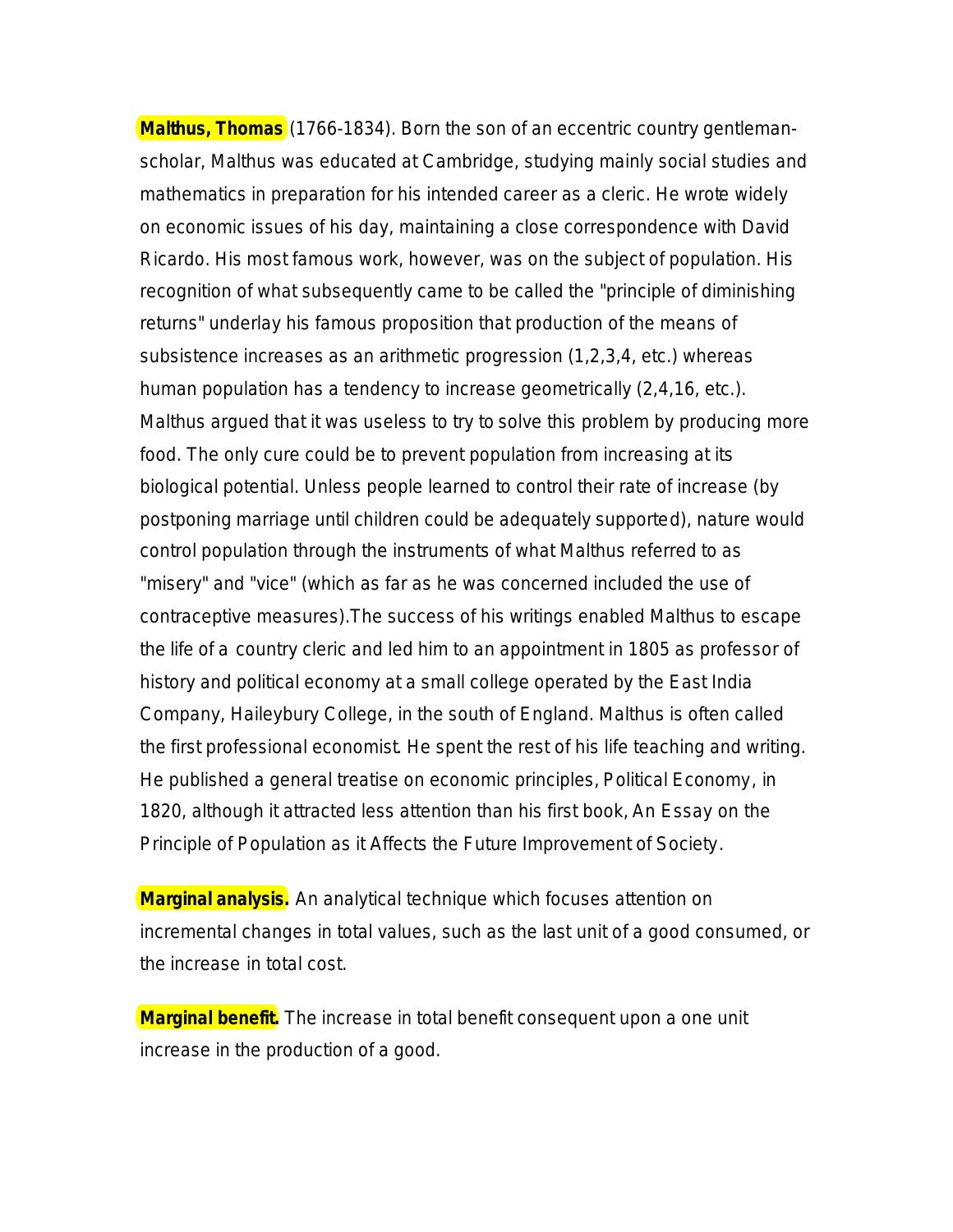**Marginal cost.** The increase in total cost consequent upon a one unit increase in the production of a good.

**Marginal physical product.** The change in total product measured in physical terms caused by a one unit increase in a variable input.

**Marginal propensity to consume.** The part of the last dollar of disposable income that would be spent on additional consumption.

**Marginal propensity to save.** The part of the last dollar of disposable income that would be saved.

**Marginal revenue.** The addition to total revenue resulting from the sale of one additional unit of output.

**Marginal revenue product.** The change in total revenue that results from employing one more unit of a factor.

**Market demand.** The relationship between the total quantity of a good demanded and its price.

**Market failure.** Instances of a free market being unable to achieve an optimum allocation of resources.

**Markets.** Any coming together of buyers and sellers of produced goods and services or the services of productive factors.

**Marshall, Alfred** (1842-1924). One of the great synthesizers of economic theory who also developed and refined many of the most useful analytical tools of the discipline. His famous student at Cambridge, John Maynard Keynes, called him the greatest economist of the 19th century. His influential textbook, *Principles of Economics*, first published in 1890, served for more than a quarter of a century as the standard reference on the subject. In it he set out clearly such basic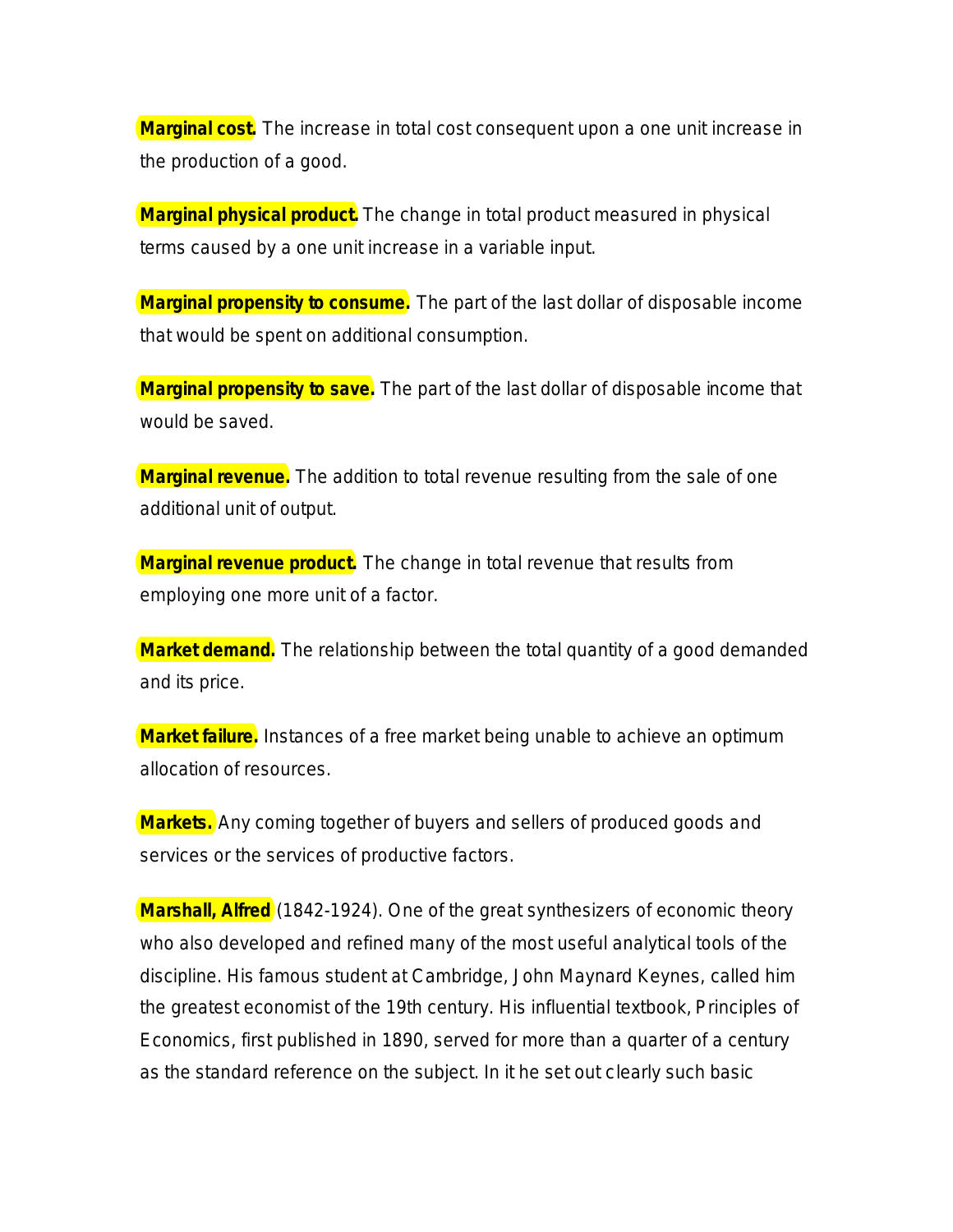concepts as price elasticity of demand, competitive short-run and long-run equilibrium of the firm, consumer surplus, increasing and decreasing cost industries, and economies of scale. Trained in mathematics, Marshall relegated the mathematical expression of his principles to footnotes.

**Marx, Karl** (1818-83). One of the most influential social philosophers in history, Marx lived a life of almost constant conflict and adversity. Despite a Ph.D. in philosophy from the University of Jena he was unable to secure a university teaching position and his involvement in revolutionary political activity led to his expulsion from Germany. He was also subsequently forced to leave Belgium and France before finally settling in London where he made a meager living by journalism (serving as a correspondent for the *New York Herald-Tribune*). While continuing to involve himself in radical political affairs he devoted as much time as he could to an extraordinary scholarly undertaking, which was nothing less than an attempt to synthesize all human knowledge since the time of Aristotle. The fruits of this labour, much of it pursued in the Reading Room of the British Museum, was eventually published in his massive work, *Das Kapital* which established the intellectual foundation of the Marxist interpretation of history and which posited the coming of a new world order following the inevitable collapse of capitalism. Key elements of his analysis were embodied in an easily -understood pamphlet written with his benefactor Frederick Engels, *The Communist Manifesto,* published in London in 1848.

**Median voter theorem.** The proposition that political parties will tend to adopt moderate policies to appeal to voters near the middle of the political spectrum.

**Mercantilism.** A body of policy recommendations designed to promote the development of the early nation states of western Europe in the 17th and 18th centuries. The emphasis was on utilizing trade to increase national wealth at the expense of the countries being traded with through fostering a "favourable balance of trade", by which was meant an excess of exports over imports.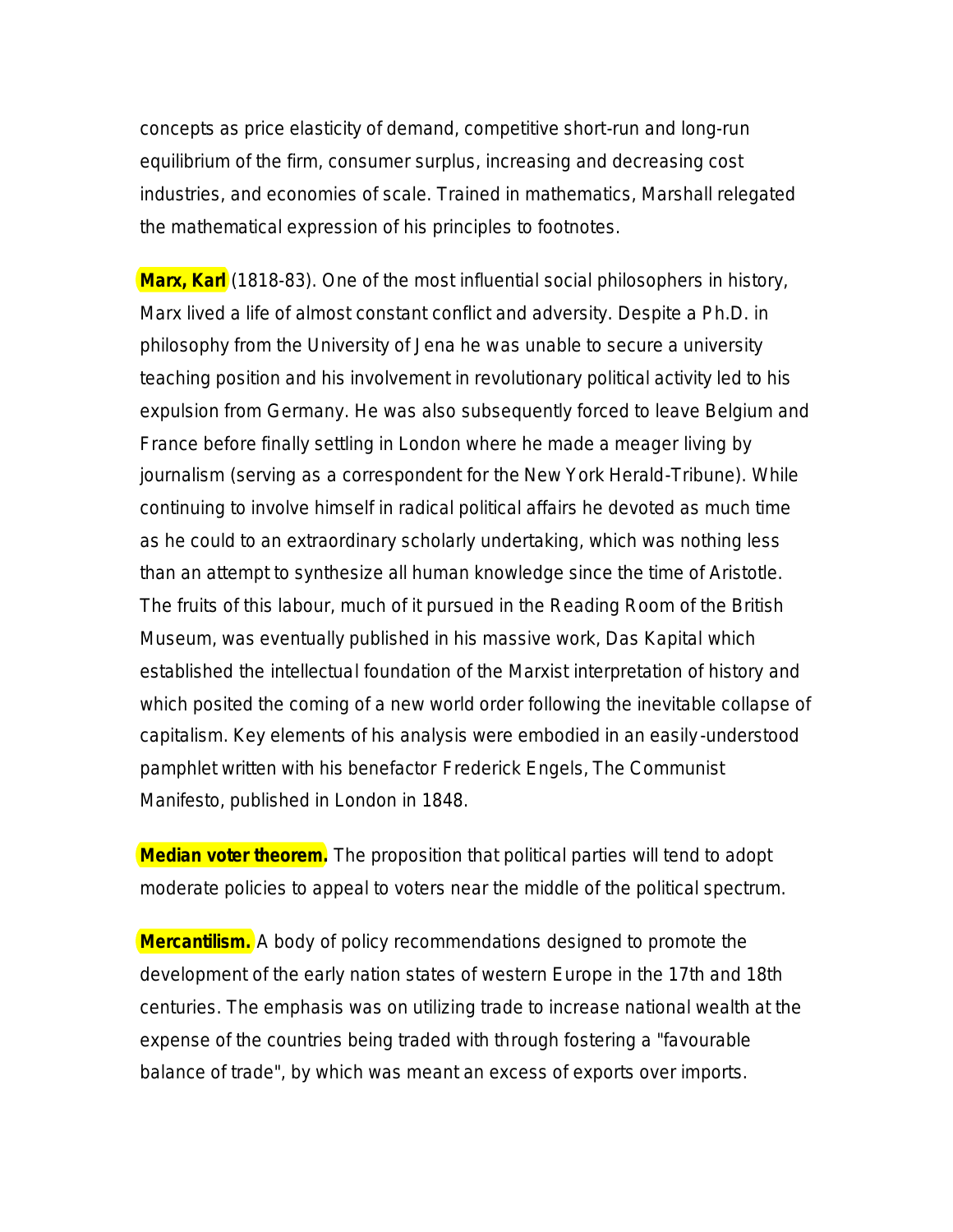**Minority goods.** Goods which have a very low elasticity of supply. That is, even large increases in their price can call forth little, if any, additional supply, which means that only the very wealthy can afford them. Large, secluded waterfront properties might be an example.

**Mishan, Ezra Joshua** (1917- ). Born in Manchester England, Mishan taught at the London School of Economics from 1956 to 1977. He published a large number of articles in professional journals and several books, the best known of which is *The Costs of Economic Growth*, 1967. In later years he has been a frequent contributor to more popular journals writing on variety of issues, including what he has refereed to as "the pretensions of economists."

**Monetarism.** A view that market economies are inherently self-stabilizing and that variations in the quantity of money are the main cause of fluctuations in the level of aggregate demand.

**Monetary base.** The same as "high-powered money": cash in commercial banks, plus cash in circulation and deposits of the commercial bank at the central bank.

**Monetary policy.** The use of the central bank's power to control the domestic money supply to influence the supply of credit, interest rates and ultimately the level of real economic activity.

**Money.** Anything generally acceptable in exchange. Money serves a number of functions: it is a medium of exchange, it is used as a unit of account, and it can be used as a store of value. In its latter use, it is an alternative to holding value in the form of goods or other types of financial assets such as stocks or bonds.

**Monopolistic competition.** Essentially the same as imperfect competition: a market situation in which one or more firms may be capable of influencing the price of the product. It is characterized by product differentiation, often established through advertising.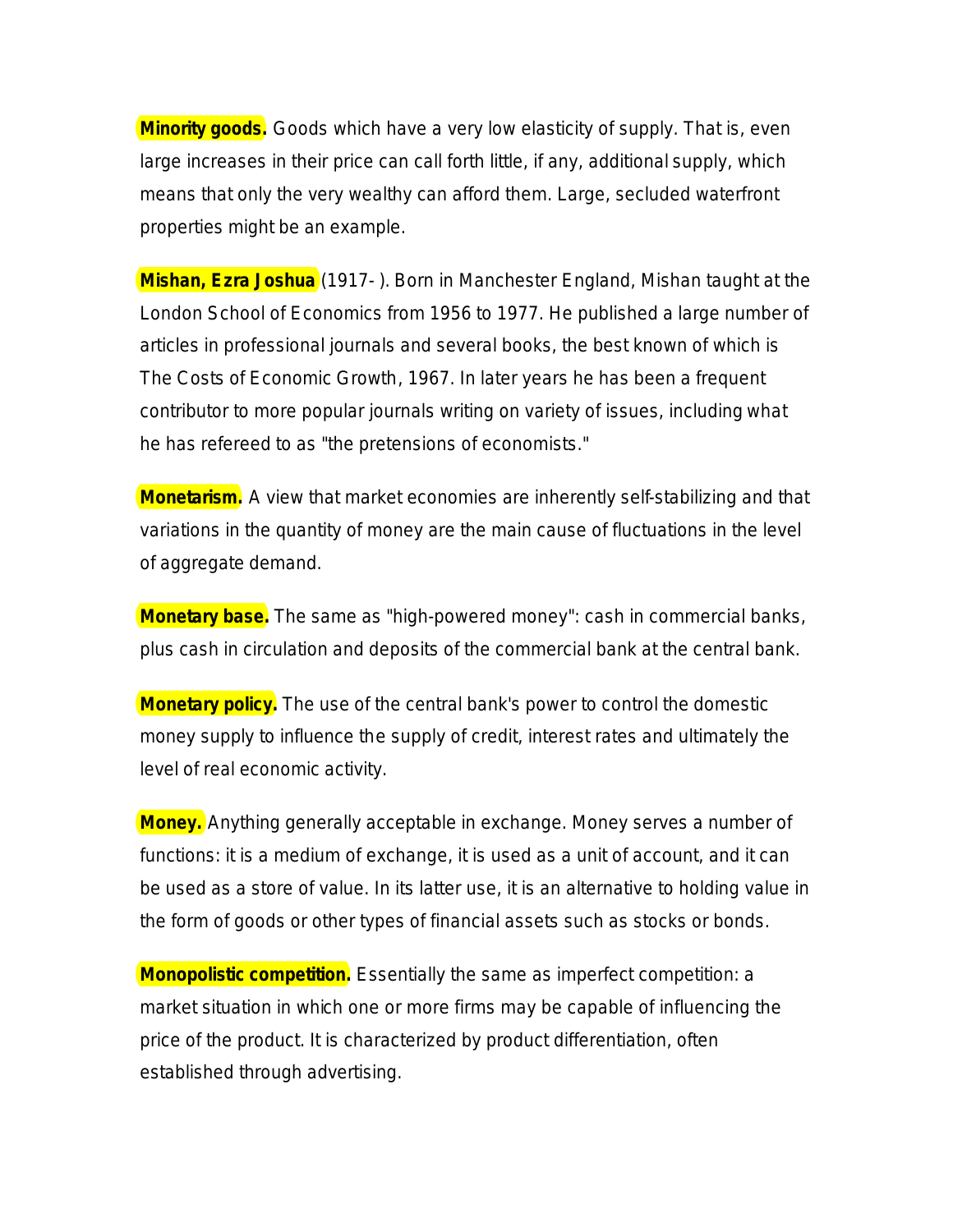**Monopoly.** Strictly defined as a market situation in which there is a single supplier of a good or service, but often used to suggest any situation in which a firm has considerable power over market price.

**Monopsonistic firm.** A firm which is the sole buyer of a good or service, most likely of labour in a particular market.

**Multiplier effect.** The tendency for a change in aggregate spending to cause a more than proportionate change in the level of real national income.

**Mun, Thomas.** A British mercantilist writer of the 17th Century.

**National income (GDP) deflator.** A general way of referring to the price index which measures the average level of the prices of all the goods and services comprising the national income or GDP.

**National income.** The general term used to refer to the total value of a country's output of goods and services in some accounting period without specifying the formal accounting concept such as Gross Domestic Product.

**Natural increase.** Growth of the population due to an excess of births over deaths.

**Natural monopoly.** A market situation in which economies of scale are such that a single firm of efficient size is able to supply the entire market demand.

**Natural rate of unemployment.** The rate of unemployment that would exist when the economy is operating at full capacity. It would be equal to the amount of frictional unemployment in the system.

**Net exports.** The total value of goods and services exported during the accounting period minus the total value of goods and services imported.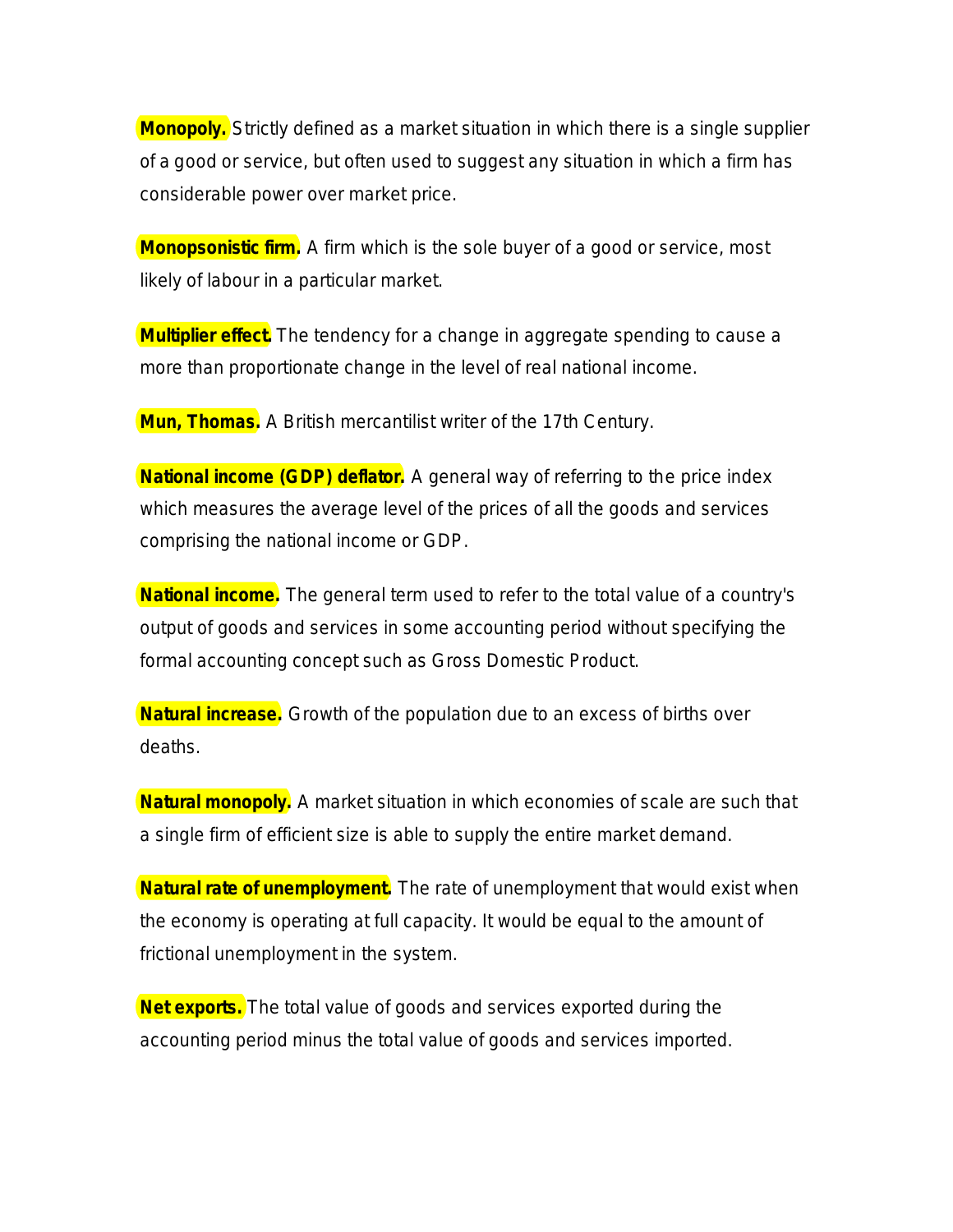**Net immigration.** The total number of people leaving the country to take up permanent residence abroad minus the number of people entering the country for the purpose of taking up permanent residence.

**Net investment.** Total investment during some accounting period minus the amount of depreciation during the same period.

**Niskanen, William Arthur** (1933- ). An American economist born in Oregon who studied economics at both Harvard and Chicago. Niskanen has held various posts in government (US Department of Defense) and business (Ford Motor Co.) He was a pioneer in the economic theory of bureaucracy. His best-known book is *Bureaucracy and Representative Government*, 1971.

**Normal good.** Any good for which the demand increases as incomes increase.

**Official settlements account.** A record of the net increase or decrease in a country's official foreign exchange reserves.

**Open market operations.** Central bank purchases or sales of securities in the securities market.

**Opportunity cost.** The best alternative sacrificed to have or to do something else.

**Pareto, Vilfredo** (1848-1923). Born in Paris of French and Italian parents, Pareto was educated in Italy where he was trained in mathematics and engineering. After working as an engineer for some years, he inherited a fortune and devoted himself to his broad-ranging interests in mathematics, sociology and religion. He was active in the turbulent politics of turn-of-the-century Europe. He also held an academic appointment at Lausanne where he lectured in economics and sociology. In 1906 he retired to his estate near Celigny on Lake Geneva and occupied himself developing a rather peculiar system of sociology. When the fascists came to power in Italy Mussolini appointed him a Senator, presumably because of his professed hatred of democrats. His major contributions to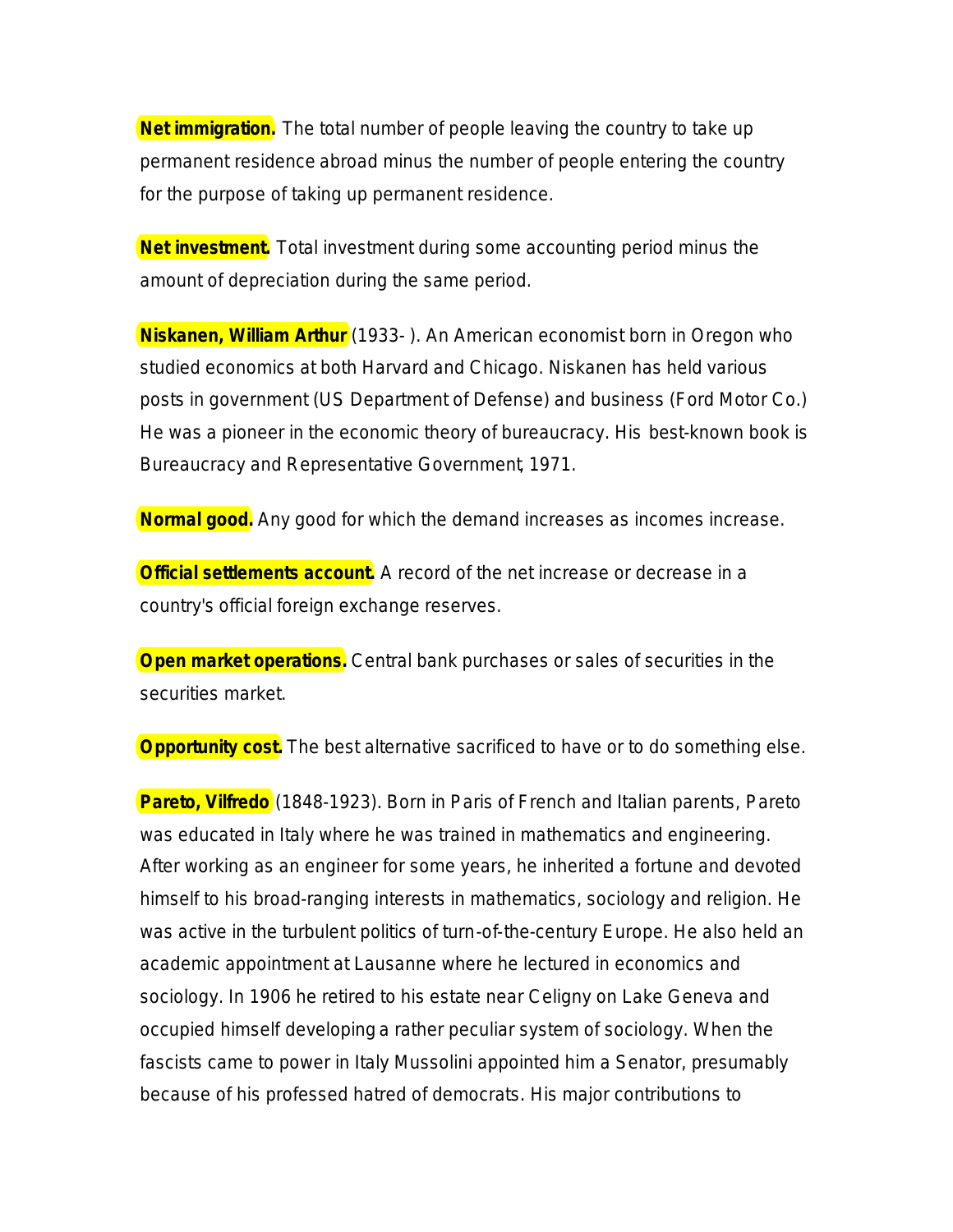economics were the indifference curve analysis which he had adapted from the work of Francis Edgeworth, a British economist, and which was in turn picked up and developed by J.R. Hicks; various elements of general equilibrium theory, most notably the concept of what has come to be known as "Pareto optimality" and a theory of income distribution which held that the pattern of income distribution was essentially the same in all economies and at all times.

**Pareto optimality.** The condition which exists when it is impossible to make any individual better off without making any other individual worse off.

**Partnership.** An unincorporated business owned by two or more people.

**Per capita income.** Total income divided by the size of the population.

**Perfect competition.** A market situation in which there are so many sellers (and buyers) that no one seller (or buyer) can exert any influence on the price. All participants in such markets are "price takers".

**Personal distribution.** The distribution of income on the basis of income groups. For example, by dividing all income recipients into ten groups (deciles) and showing the share each of these groups had of the total income.

**Planning curve.** The long run average cost curve.

**Portfolio theory.** The analysis of how an investor can maximize the expected return from a "portfolio" of various kinds of financial assets having given degrees of risk and uncertainty associated with them (or minimize the risk involved in realizing some given expected return).

**Positional goods.** Goods which are at least in part demanded because their possession or consumption implies social or other status of those acquiring them.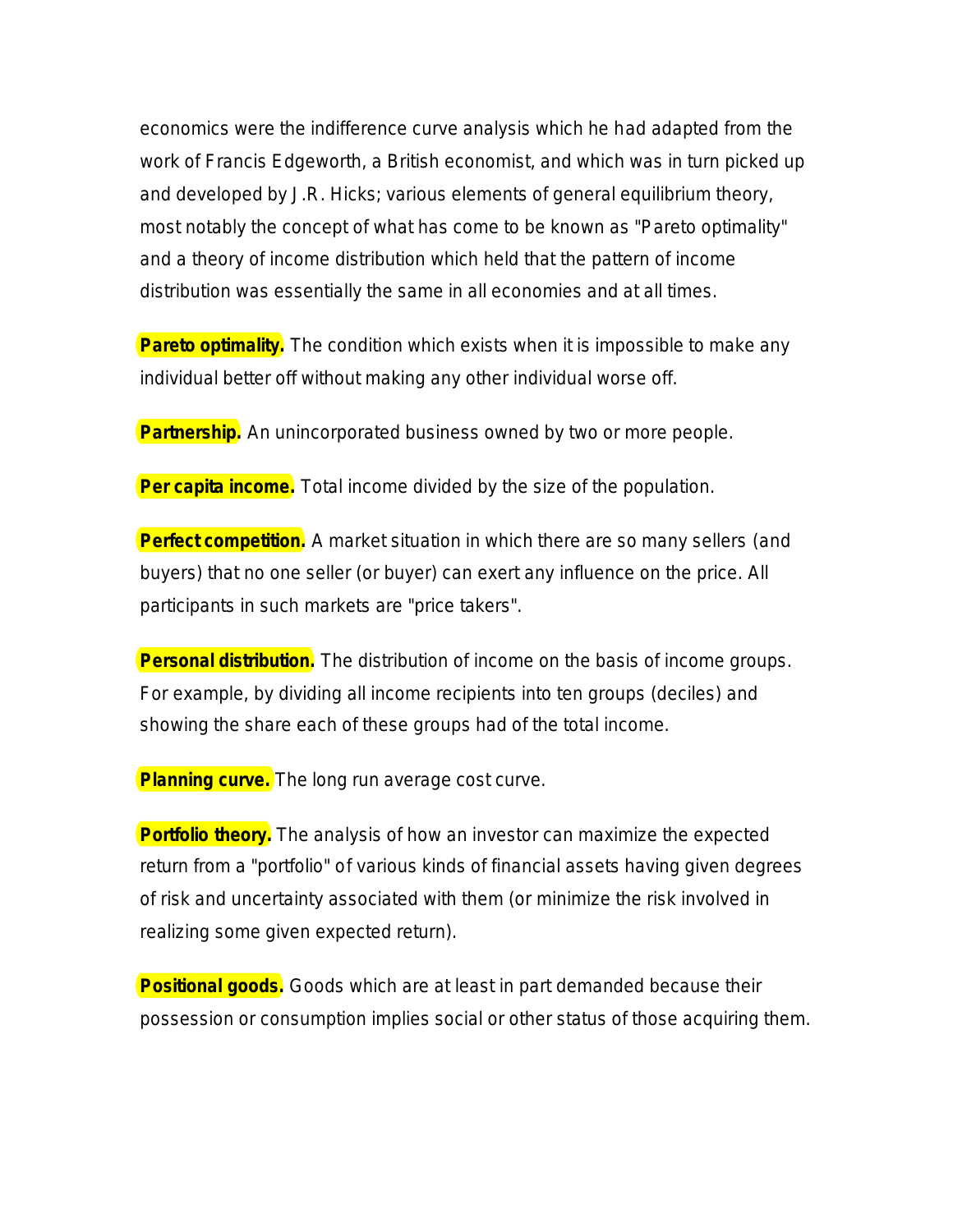**Posner, Richard A.** (1939-). An American lawyer, economist and jurist, educated at Yale and Harvard. Posner lectured at the University of Chicago Law School in the 1980s, and was appointed to the US Court of Appeals during the Reagan administration. His major work in economics has been concerned with the economic analysis of law. He has published several important articles and three major books, *Economic Analysis of Law*, 1973; *Antitrust Law: An Economic Perspective*, 1976; and *The Economics of Justice*, 1981.

**Price discrimination.** The selling of a good or service at different prices to different buyers or classes of buyers in the absence of any differences in the costs of supplying it.

**Price elasticity of demand.** The percentage change in the quantity of a good demanded by the percentage change in its own price.

**Price.** What must be paid to acquire the right to possess and use a good or service.

**Principle of diminishing marginal utility.** The proposition that the satisfaction derived from consuming an additional unit of a good or service declines as additional units are acquired.

**Principle of Diminishing Returns.** The proposition that the marginal product of the last unit of labour employed declines as additional units of labour are employed.

**Private goods.** A good which cannot be consumed without paying for it and the supply of which is reduced when it is consumed by a particular user of it.

**Privatization.** The selling-off of publicly owned enterprises to private owners.

**Product differentiation.** Causing buyers to believe that a particular version of a product is superior to that being offered by competitors.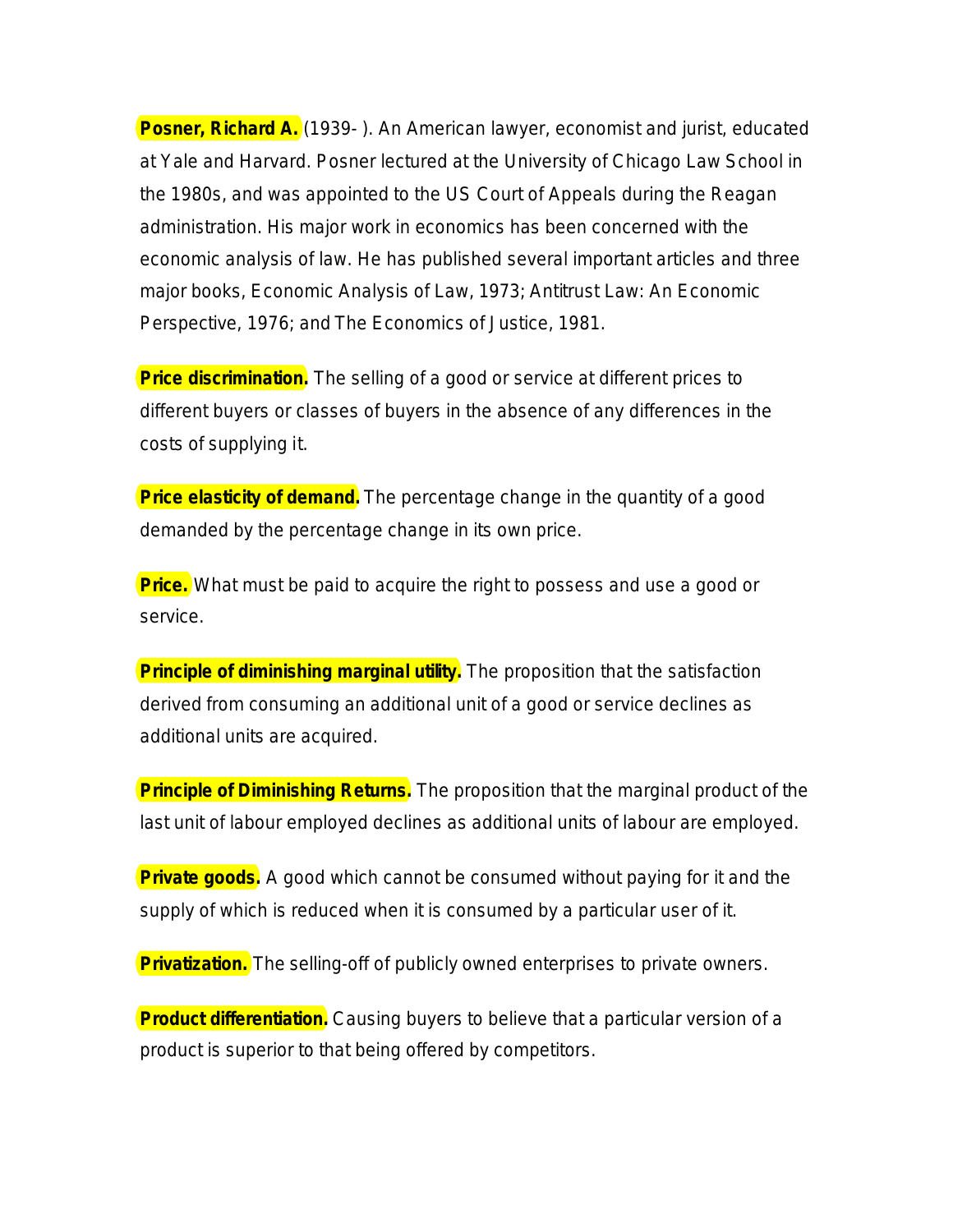**Production possibilities.** Levels of output which are within the range of possibilities for a particular economy.

**Production possibility curve.** A graphical representation of the boundary between possible and unattainable levels of production in a particular economy.

**Profit.** When a firm's revenues exceed its costs, profit is the difference between the two.

**Public goods.** A good which can only be supplied to all if it is supplied to one and the availability of which is not diminished by any one consumer's use of it.

**Public interest.** The notion that there is some kind of general interest of the community as a whole which can be affected by the actions of governments or private agents.

**Quantity theory of money.** The idea that there is a direct link between the quantity of money in the economy and the price level.

**Quota.** A limitation on the amount of a good that can be produced or offered for sale domestically or internationally.

**Rational behaviour.** Behaviour that is consistent with the attainment of an individual's perception of his or her own best interest.

**Real balance effect.** The influence a change the quantity of real money has on the quantity of real national income demanded.

**Redistribution policy.** Measures taken by government to transfer income from some individuals to others.

**Relative prices.** The relationship between the prices of different goods and services. May be thought of in terms of the amount of one good which can be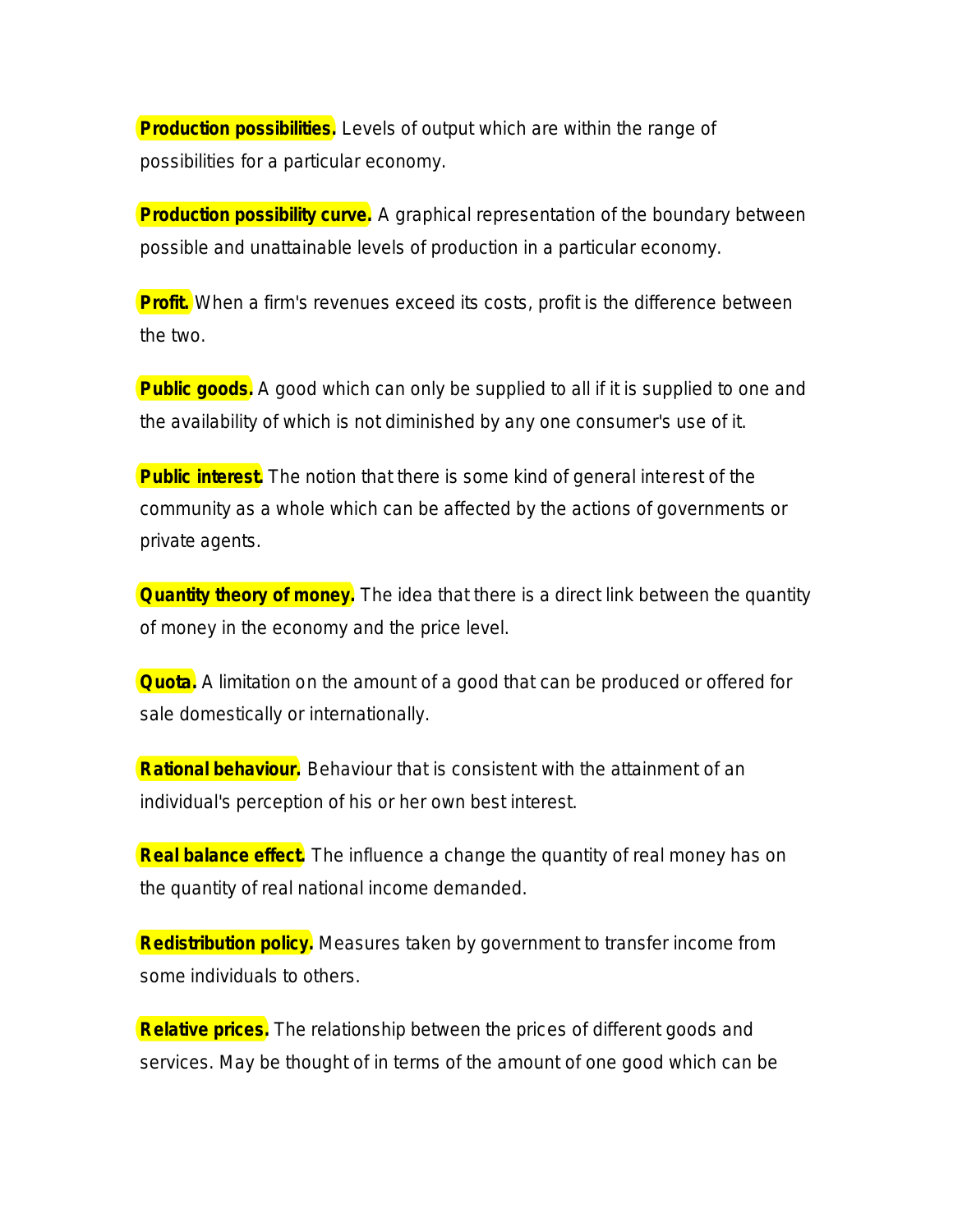had for a certain expenditure compared to the amount of another good which can be had for the same expenditure.

**Rent-seeking.** The activities of individuals or firms to obtain special privileges, such as monopoly power, which will enable them to increase their incomes. Using up resources to win such privileges from governments or their agencies.

**Resources.** All those things which can be used to produce economic satisfaction.

**Ricardo, David** (1772-1823). Born in London, Ricardo had a successful financial career in the City. He developed a strong interest in the work of Adam Smith and other early contributors to economics such as Jeremy Bentham and Thomas Malthus. He had a life-long friendship with the latter, although their ideas were usually sharply conflicting. Ricardo wrote several influential pamphlets on economic issues of his day, particularly on taxation and commercial policy. In 1817 he published his major work, *Principles of Political Economy and Taxation*. Smith, Malthus and Ricardo are generally regarded as the main members of the classical school of economics.

**Risk.** Those undertaking investments or the production of goods and services for sale cannot know with certainty whether they will recover the outlays needed to conduct these activities. Although some risks can be insured against (the risk of fire losses for example) there is no way of insuring against the possibility of business losses due to the uncertainty of the market place.

**Robinson, Joan** (1903-83). Born in Surrey, England. A prominent Cambridge economist, Joan Robinson first attracted attention with her work on imperfect competition which became the basis of standard expositions in university textbooks on economic theory, but which she subsequently repudiated. She was a powerful advocate of Keynesian economics in the 1930s and 40s. After World War II she sought to develop a dynamic version of the Keynesian model and her work was the basis for what is sometimes called "neo-Keynesianism", a radical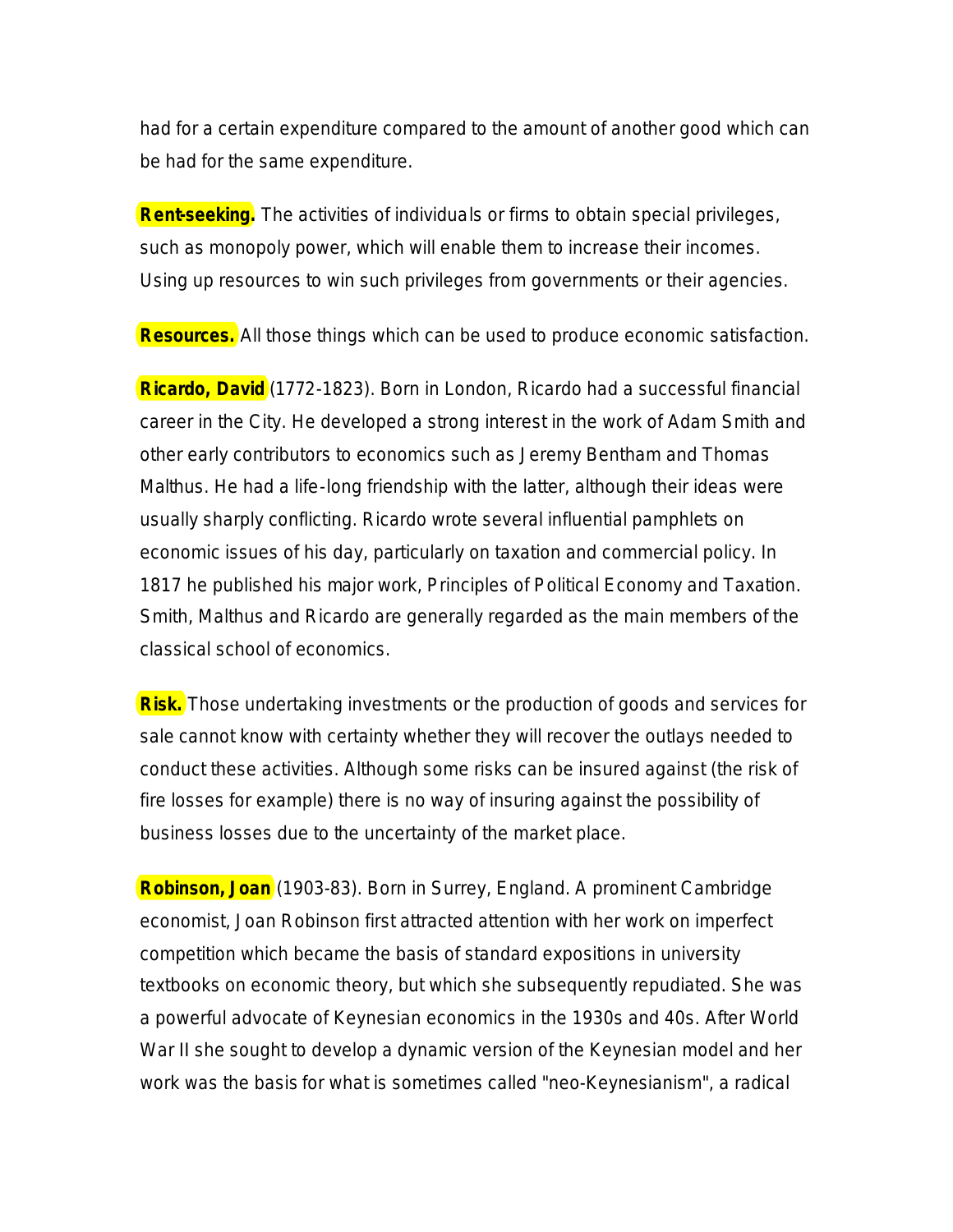form of Keynesianism associated with a small group of economists at Cambridge. She was one of the few mainstream academic economists to take Marxian economics seriously and incorporated elements of it into her own work. In the 1960s and 1970s she engaged in a vigorous intellectual controversy with Paul Samuelson and other dominant American theorists (based at the Massachusetts Institute of Technology) over the theory of capital and the marginal productivity theory of income distribution.

**Saving function.** The relationship between saving and national income.

**Saving.** The act of abstaining from consumption. In terms of the national accounts, the difference between personal income less taxes and total consumption spending.

**Scarcity.** The fact that human wants exceed the means of satisfying them.

**Schedule.** A table or list of values.

**Schumpeter, Joseph** (1883-1950). An Austrian-born economist who had a broadly-based career as a lawyer, banker, teacher and senior civil servant in Austria before migrating to the US where he became a professor economics at Harvard in 1932. His scholarly writing ranges over topics as diverse as business cycles and the historical evolution of capitalism. He is perhaps best known today for his defence of monopoly, which he developed in conjunction with his view that the success of capitalism was largely attributable to the freedom it allowed for innovation and entrepreneurial activity.

**Seasonal unemployment.** Unemployment which occurs regularly because of seasonal changes in the demand for certain kinds of labour.

**Secular change.** Change over a long period of time, such as a decade or more. Distinguished from cyclical change which occurs in shorter time periods such as a year.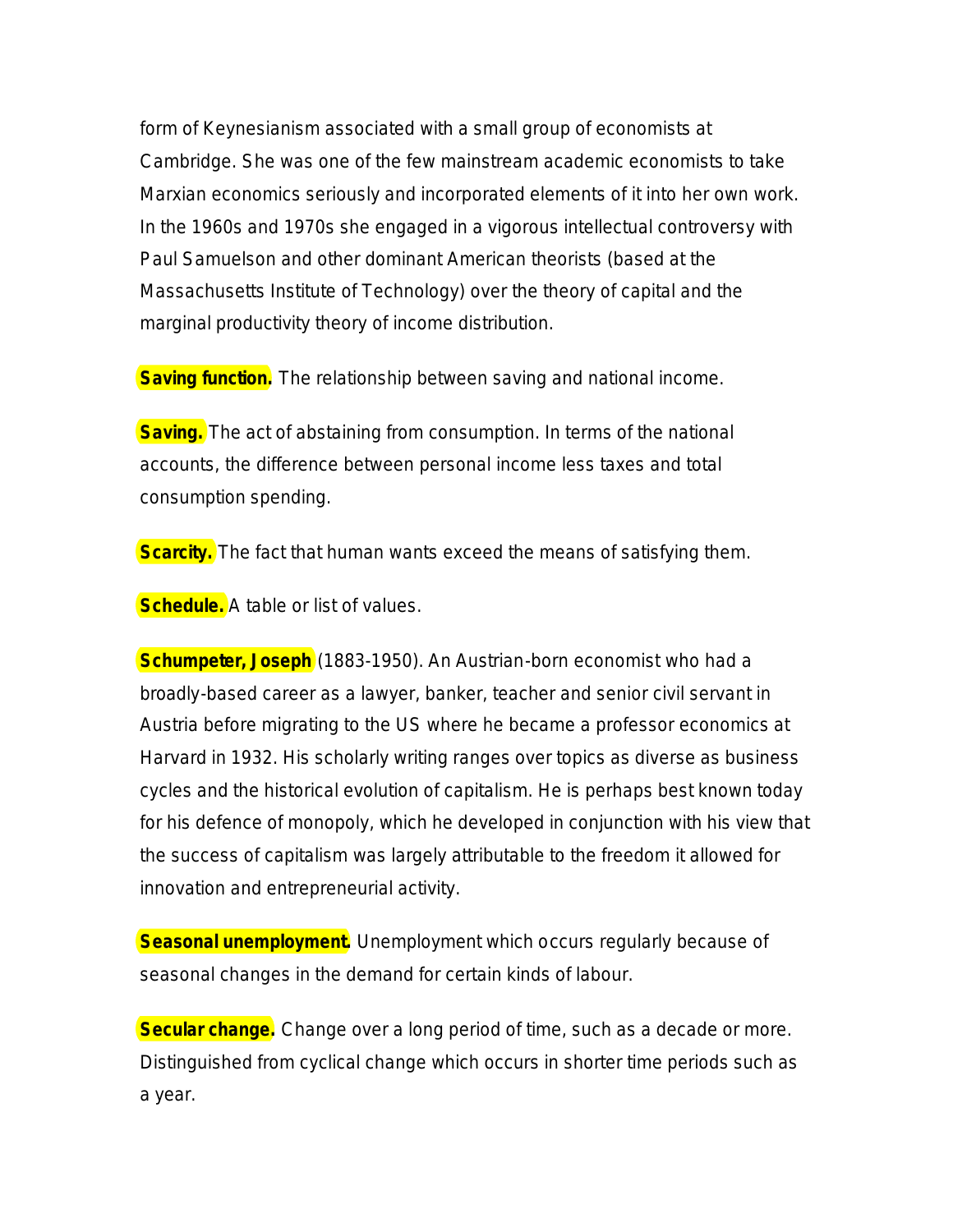**Shareholder.** Owner of some fraction of the stock issued by a corporation.

**Short run.** In the theory of the firm, a period of time which is too short for changes to be made in all inputs. For example, a period not long enough to permit the size of the physical plant to be altered.

**Simple money multiplier.** The amount by which a change in the monetary base is multiplied to bring about the eventual change in the total money supply. It is called the simple money multiplier because it does not take into account possible offsets to the process, such as a rise in the amount of money individuals or households may choose to hold as cash when the money supply increases.

**Single proprietorship.** A form of unincorporated business in which there is only one owner.

**Size distribution of income.** The distribution of income among groups of income recipients defined on the basis of the size of their incomes.

**Smith, Adam** (1723-90). Generally regarded as the founder of modern economics, Adam Smith was born in 1723 in Kirkaldy, Scotland. Educated at Glasgow College and at Oxford, he eventually gained the chair of moral philosophy at the University of Edinburgh. He published his *Theory of Moral Sentiments* in 1759 and his great work, *An Inquiry into the Nature and Causes of the Wealth of Nations* in 1776. The latter was an immediate success and its influence is still felt today. Perhaps its most famous passage is that in which Smith elaborated on his notion that individuals are motivated not by altruism, but by self-interest. In pursing their own interests, however, they inadvertently advance the interest of society as a whole, led as it were by "an invisible hand."

**Social cost.** The real cost to society of having a good or service produced, which may be greater than the private costs incorporated by the producer in its market price.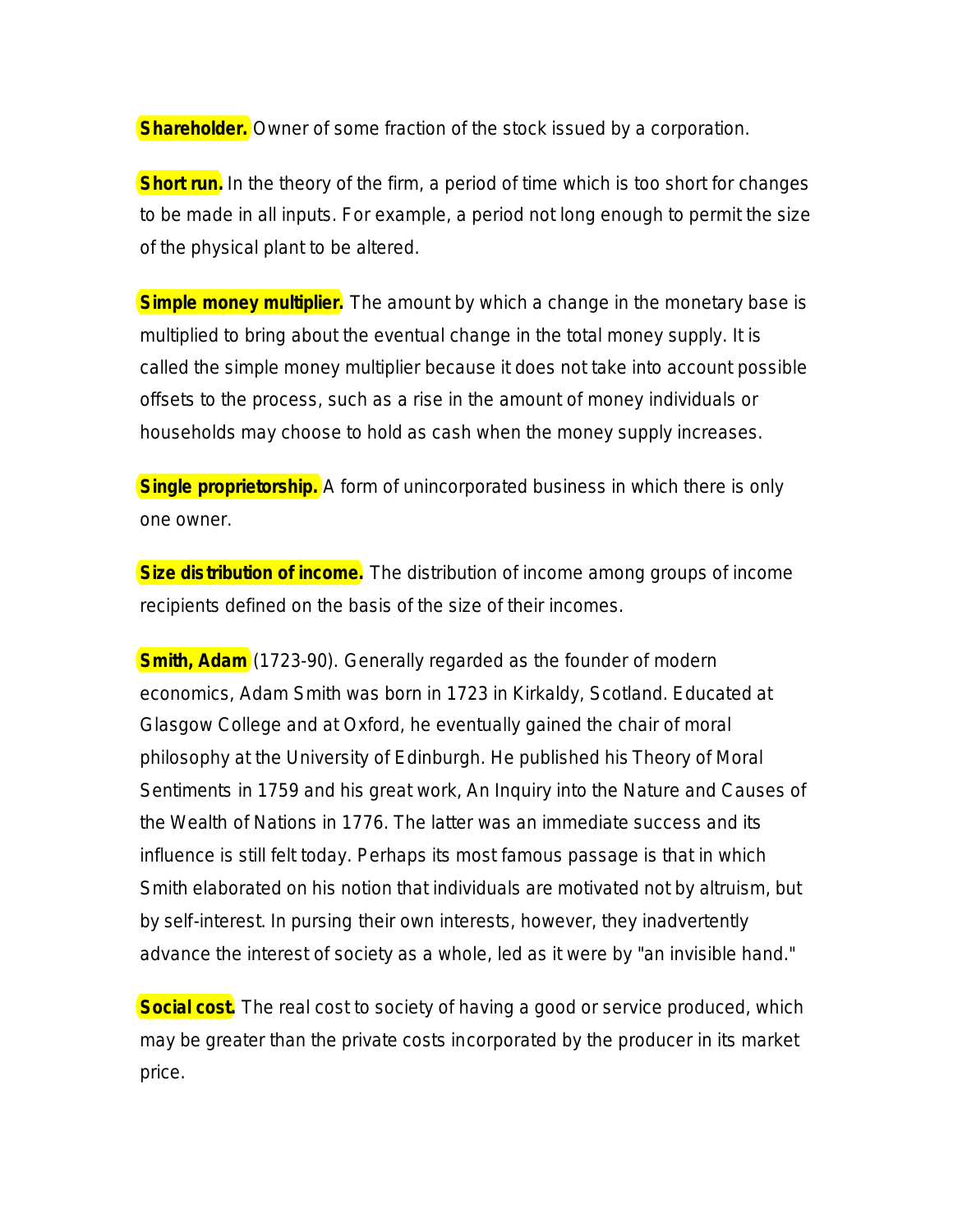**Social Darwinists.** A disparate group of turn-of-the-century commentators on social issues who sought to utilize the Darwinian law of natural selection ("survival of the fittest") as a basis for social policy. The best-known of the social Darwinists was Herbert Spencer.

**Spencer, Herbert** (1820-1903). A British philosopher and early sociologist. Spencer was trained mainly in engineering, but he developed an early interest in social science. He became involved with several radical social movements and tried to develop an ambitious, but never fully coherent philosophical system he called "Synthetic Philosophy." He published three major books: *Social Statics*, 1850; *The Man versus the State*, 1884; and *The Principles of Ethics*, 1892-3. His social theories were founded on the conviction that the evolution of society from a state of brutal barbarism to modern industrial civilization had depended on the subordination of the less capable members of society to their superiors. Any interventions which alleviated the circumstances of the less fit, Spencer contended, disrupted the operation of the benign natural processes which ensured progress by eliminating the idle, incompetent and unproductive members of society.

**Stalin, Joseph Vissarianovich (born J.V. Dzhugashvili)** (1879-1953). Lenin's disciple and successor as leader of the Soviet Union. Stalin reinforced the system of centralized state control after gaining power when Lenin died in 1924. Through systematic purging of dissenters from the Party apparatus, Stalin achieved supreme control and drove forward a massive program of industrial development and forced collectivization of agriculture. As he once put it, "We lag behind the advanced countries by 50 to 100 years. We must make good this distance in ten years." Despite enormous losses due to famine in the 1930s and the devastation of World War II, by the time of his death Stalin had made the Soviet Union into a modern, industrial state capable of challenging the United States for international economic, political and technological leadership.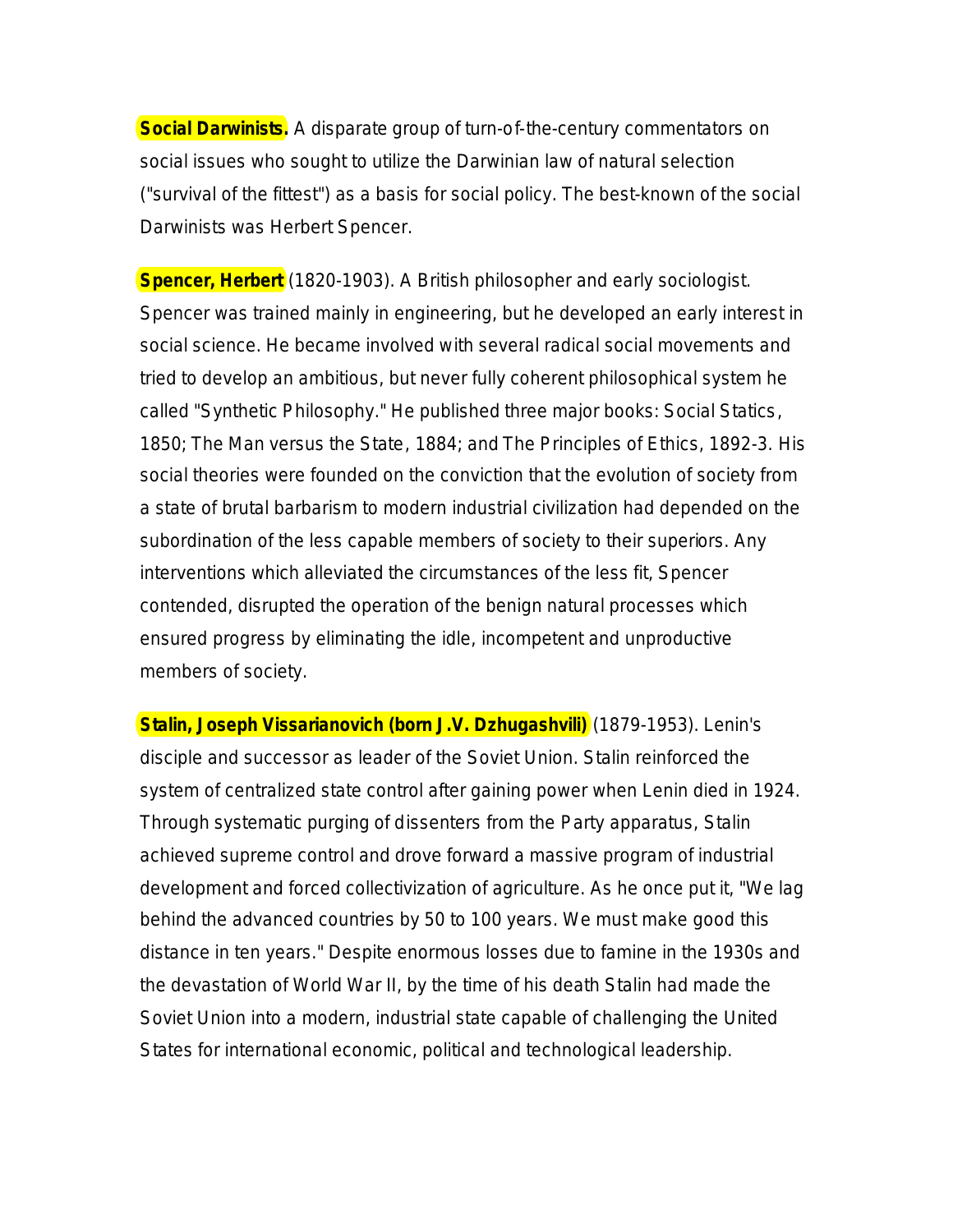**Stationary state.** The economic condition envisioned by the classical writers once the growth of population had reached the point where output per capita was reduced to the subsistence level and the accumulation of capital had reduced the return to investment to zero. The economy would remain in equilibrium with no possibility of future increases in population or per capita incomes.

**Stigler, George** (1911- ). Stigler was born and grew up in the western US and studied at the University of Washington, at Northwestern, and Chicago. He subsequently taught at several universities in the American mid-west and at Columbia before settling down at the University of Chicago where he remained from 1958 until retirement in 1981. His published work covers a variety of topics in economic theory, including oligopoly, economies of scale and other aspects of industrial organization. Some of his most original contributions have to do with the economics of information, which he treated as a standard commodity subject to the usual influences of demand and supply, and the economic theory of regulation.

**Substitute goods.** Goods which may be used in place of other goods.

**Substitution effect.** The change in the quantity of a good demanded resulting from a change in its relative price, leaving aside any change in quantity demanded that can be attributable to the associated change in the consumer's real income. It may also be thought of as a a change in the quantity demanded as a result of a movement along a single indifference curve.

**Tariff.** A tax imposed on an imported good.

**Tastes.** The preferences of consumers.

**Technology.** Knowledge which permits or facilitates the transformation of resources into goods and services.

**Tort.** In law, a private or civil wrong.